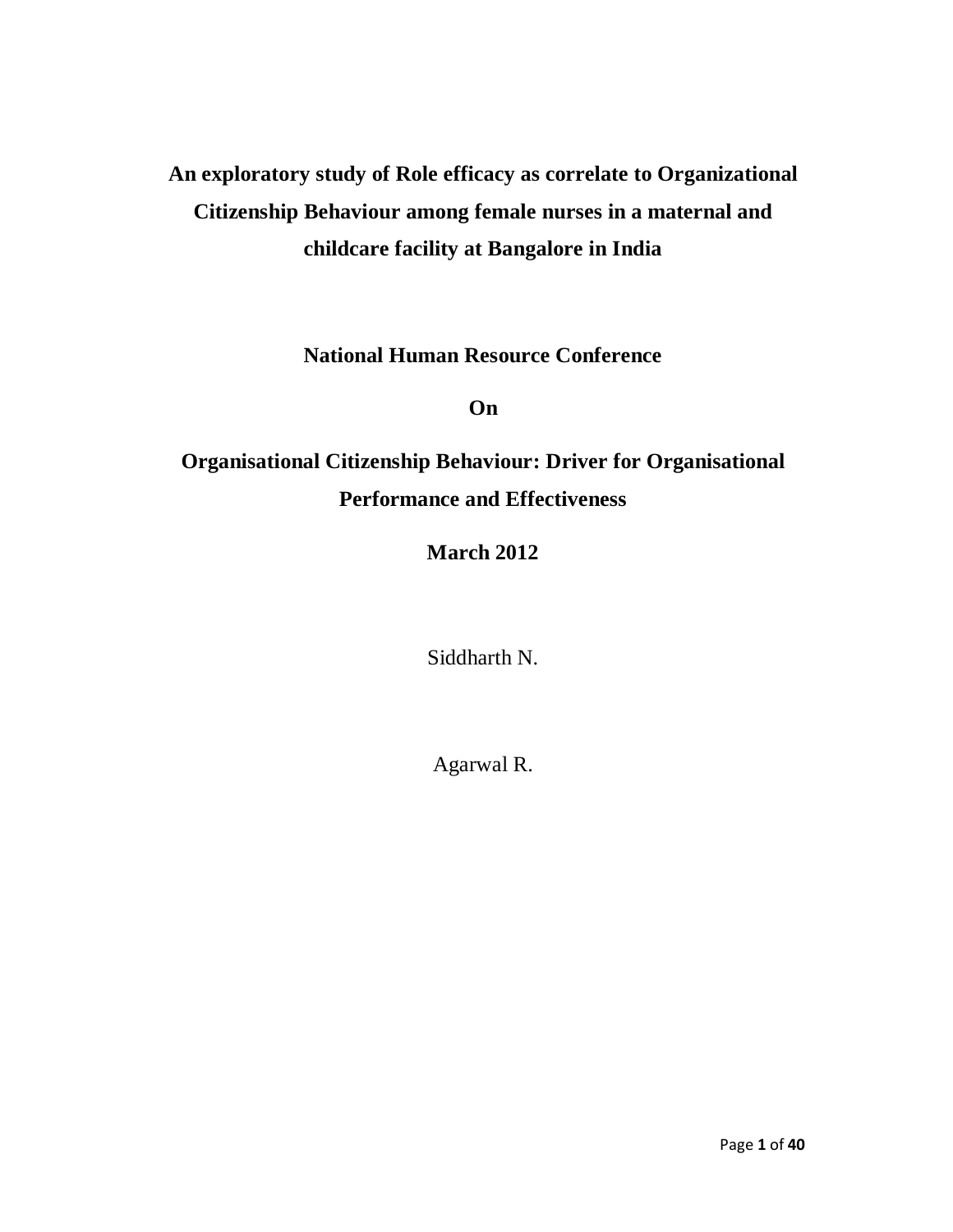*For our families*

- Authors

Author 1 can be reached at [naga@nagasiddharth.com](mailto:naga@nagasiddharth.com)

Author 2 can be reached at [rupal.agarwal.90@gmail.com](mailto:rupal.agarwal.90@gmail.com)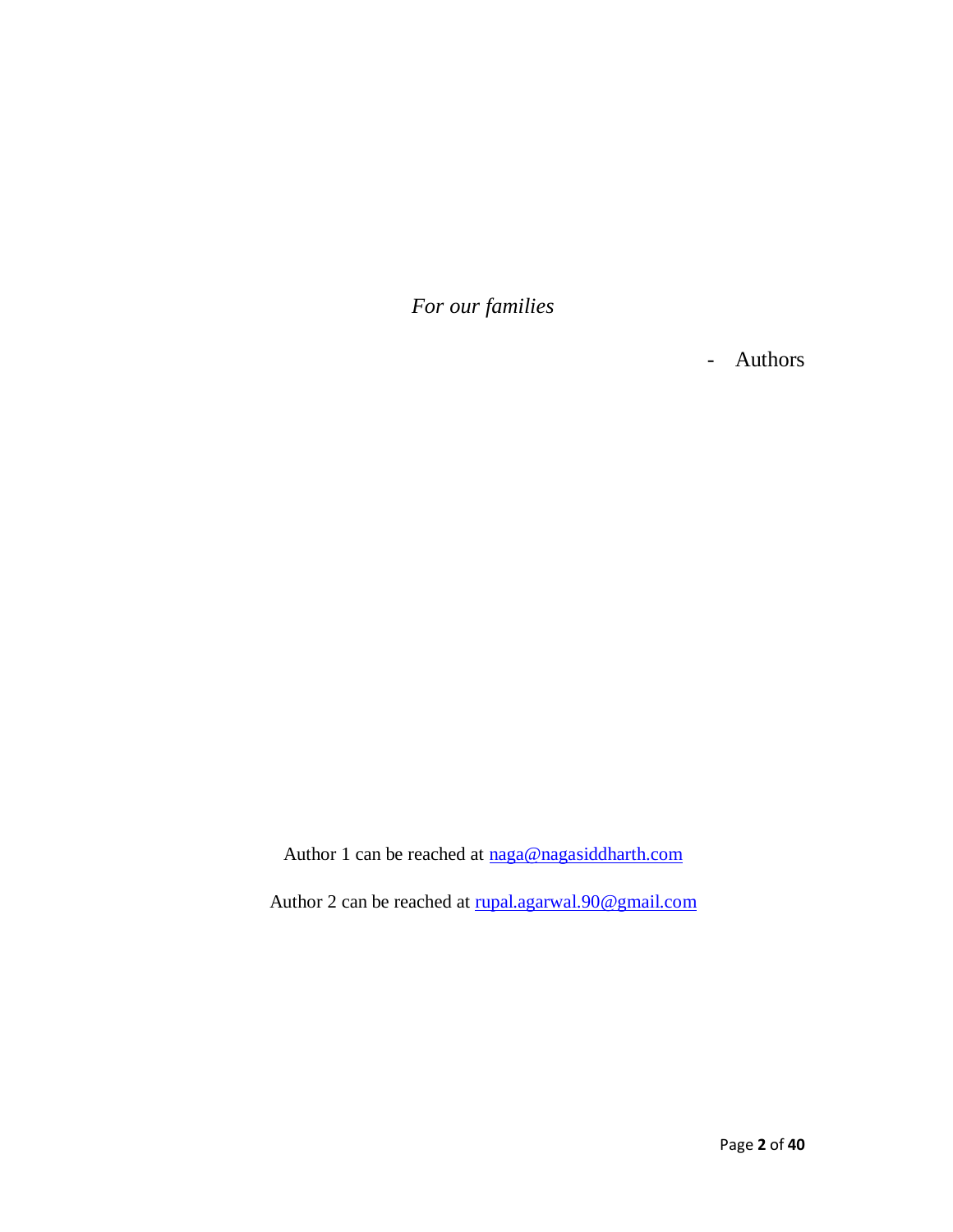The authors remember fondly, Late Dr. Udai Pareek, whose generosity is a model of citizenship behaviours for themselves as HRD professionals.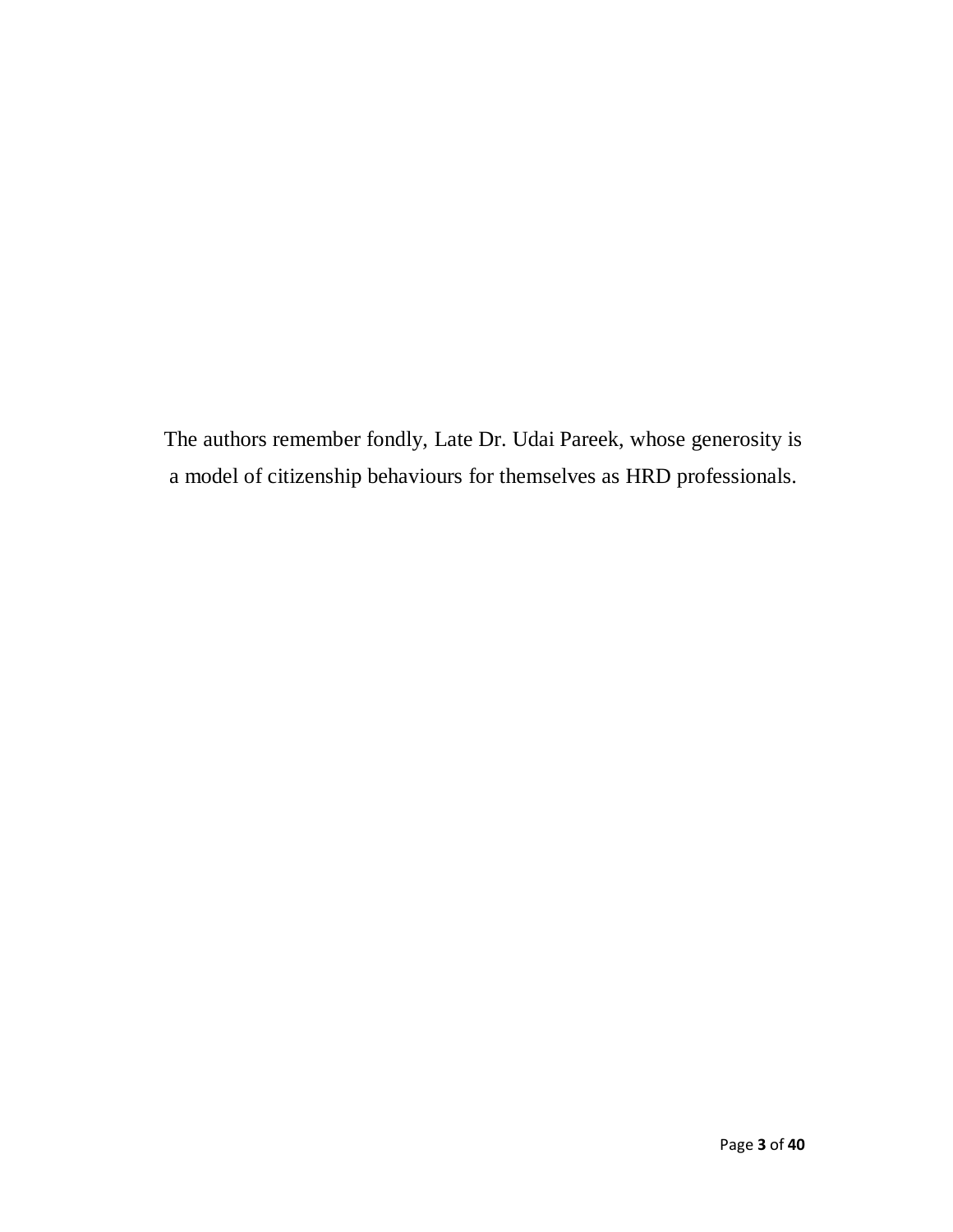"*What are the things you would like your employees to do more of, but really can't make them do, and for which you can't guarantee any definite rewards, other than your appreciation?*"

(Smith, Organ and Near 1983, cited in Organ, Podsakoff, MacKenzie 2006, p.16)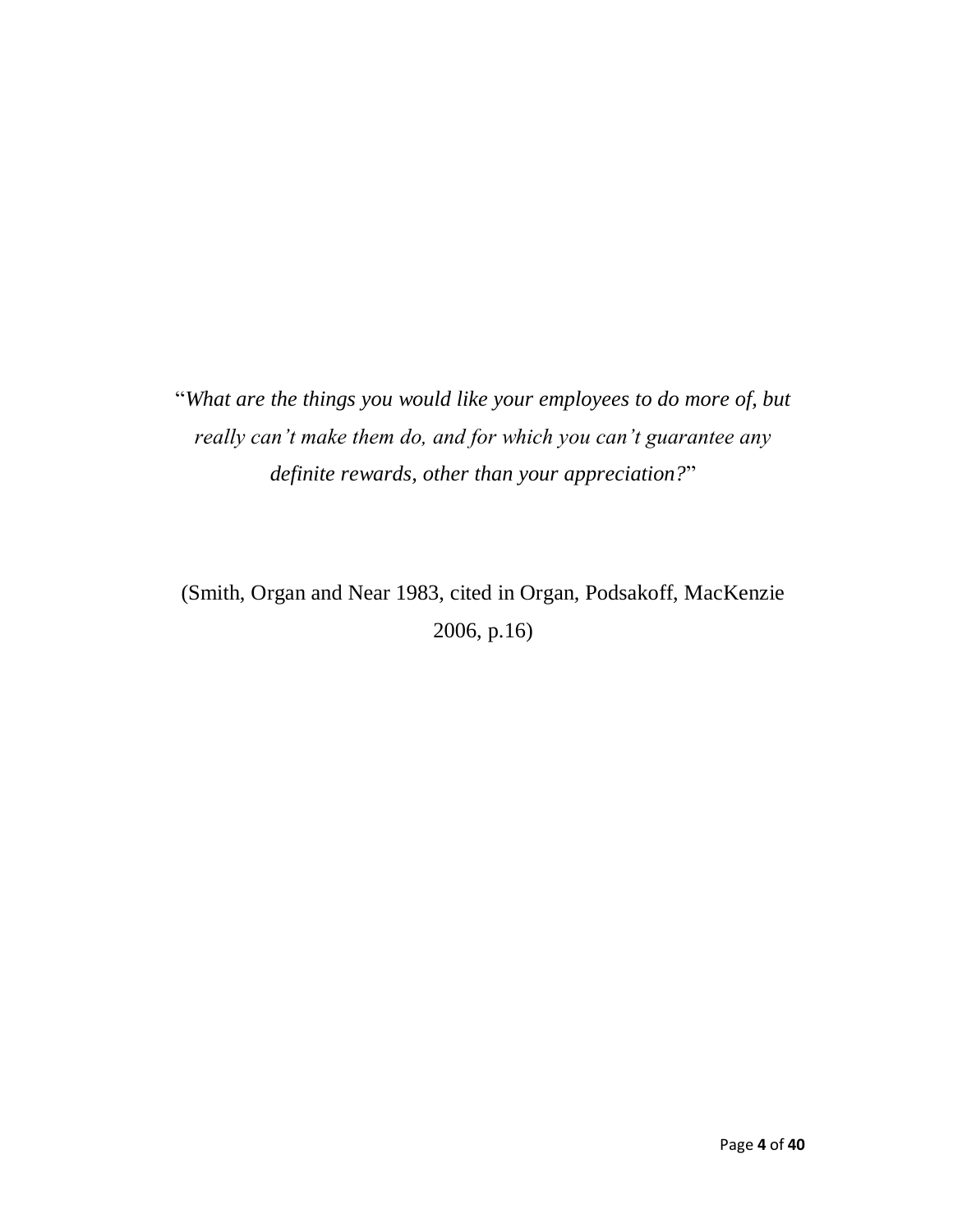#### **Abstract**

While many studies on Organizational Citizenship Behaviour exist, role efficacy as an correlate to prganizational citizenship behavior offers potential of research. This study is conducted to explore Role Efficacy as an correlate of Organizational Citizenship Behavior among female nurses in a maternity and child care hospital in the Healthcare Industry located at Bangalore in India. Role Efficacy is the potential effectiveness of an individual occupying a particular position in an organization as perceived by the individual. The sample included 31 nurses and supervisors from an organization that caters exclusively to maternity and childcare. The findings indicate that role efficacy is positively correlated to Organizational Citizenship Behaviour, but not significantly. Correlations of dimensions of role efficacy to Organizational Citizenship Behaviour are also reported.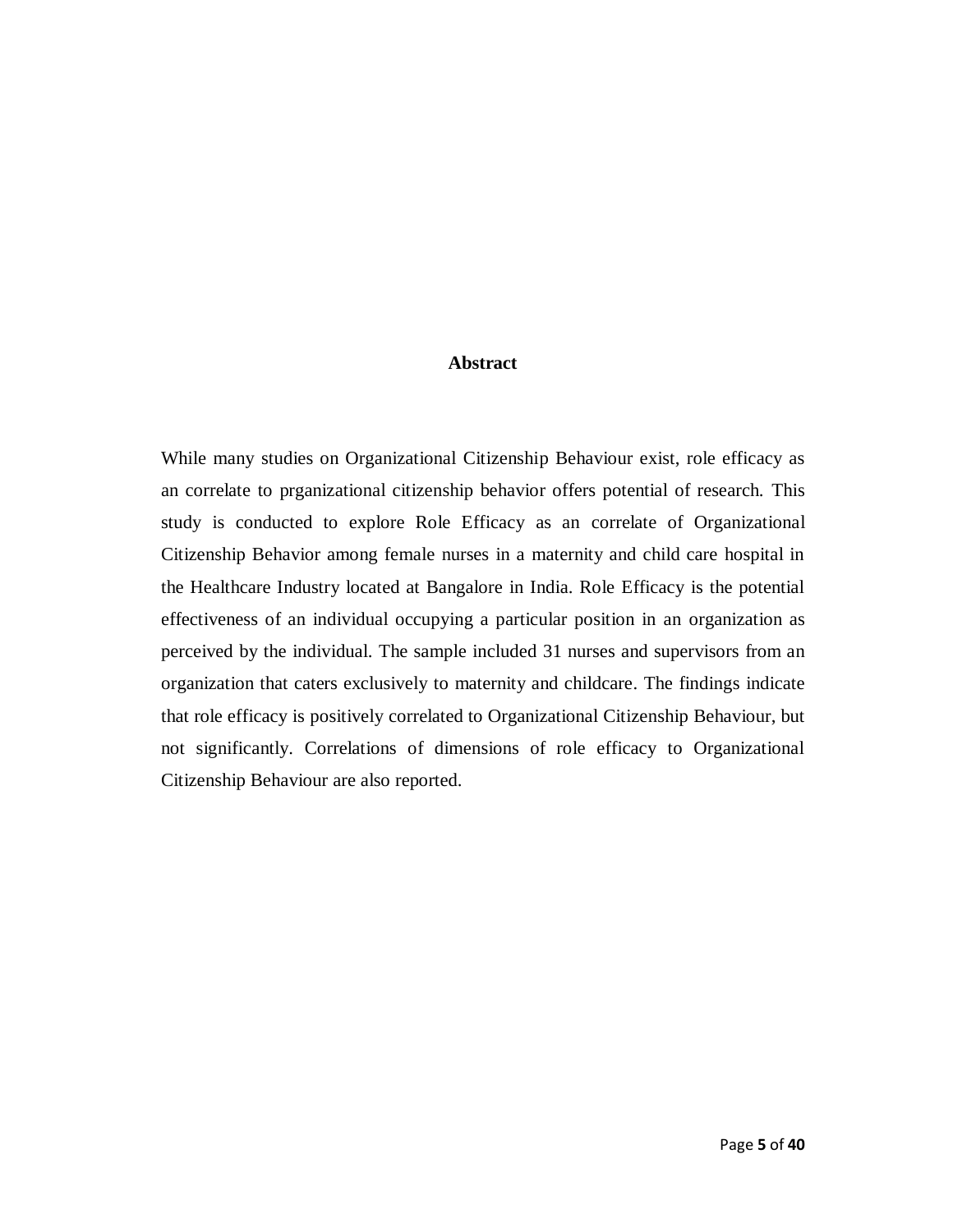## **Acknowledgements**

The authors are grateful to their families for the journey of life. The authors also acknowledge their mentors and teachers for their patience and generosity.

The authors express their acknowledgement to the management and staff of Cloudnine for allowing the conduct of the study, and in particular Mr. Rohit M.A. for instantly approving it, Ms. Sherryl McGregor and Ms. Ruth Patterson for working the schedules of the staff to accommodate the study. Thanks also to Prof. Kambam Vedantan, Prof. Vinayak Bhat and Prof. Harold Patrick (all from Christ University) for their triggers and being a sounding board to write this paper.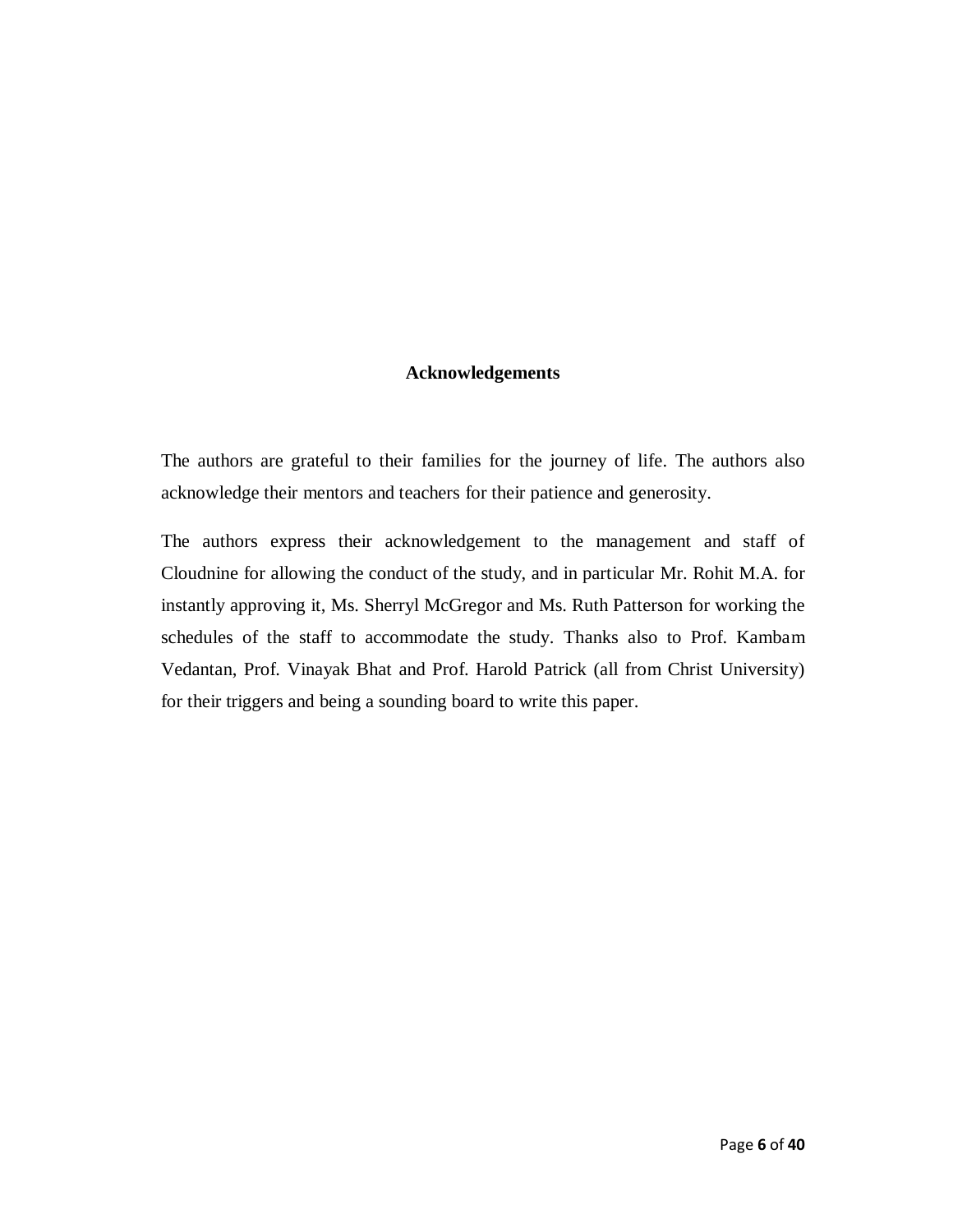# **Index**

# **Page Number**

| 1.              | <b>Introduction</b>                                    | 8  |
|-----------------|--------------------------------------------------------|----|
| a.              | Organizational Citizenship Behaviour                   | 8  |
| b.              | Role Efficacy                                          | 9  |
| 2.              | <b>Literature review</b>                               | 11 |
| а.              | Dimensions of Organizational Citizenship Behaviour     | 12 |
| b.              | Differention between OCB and other similar concepts    | 15 |
| $\mathcal{C}$ . | OCB studies and culture                                | 17 |
| d.              | Select literature review of Indian studies on OCB      | 19 |
| $\mathfrak{e}.$ | Selected literature review on Role efficacy            | 22 |
| f.              | Human Resources Development for organizational         |    |
|                 | effectiveness through people                           | 25 |
| 3.              | Need and rationale of the study                        | 28 |
| 4.              | <b>Methodology</b>                                     | 28 |
| 5.              | <b>Results of the study</b>                            | 30 |
|                 | Table 1. Descriptive statistics of dimensions of       |    |
|                 | OCB and OCB                                            | 30 |
|                 | Table 2. Descriptive statistics of dimensions of Role  |    |
|                 | efficacy, totals of dimensions and Role Efficacy Index | 31 |
|                 | Table 3. Inter dimension correlations                  | 32 |
| 6.              | <b>Discussion of results</b>                           | 33 |
| 7.              | <b>Implications of the study</b>                       | 34 |
| 8.              | <b>Limitations of the study</b>                        | 35 |
| 9.              | <b>Suggestions for future research</b>                 | 35 |
|                 | 10. Bibliography                                       | 36 |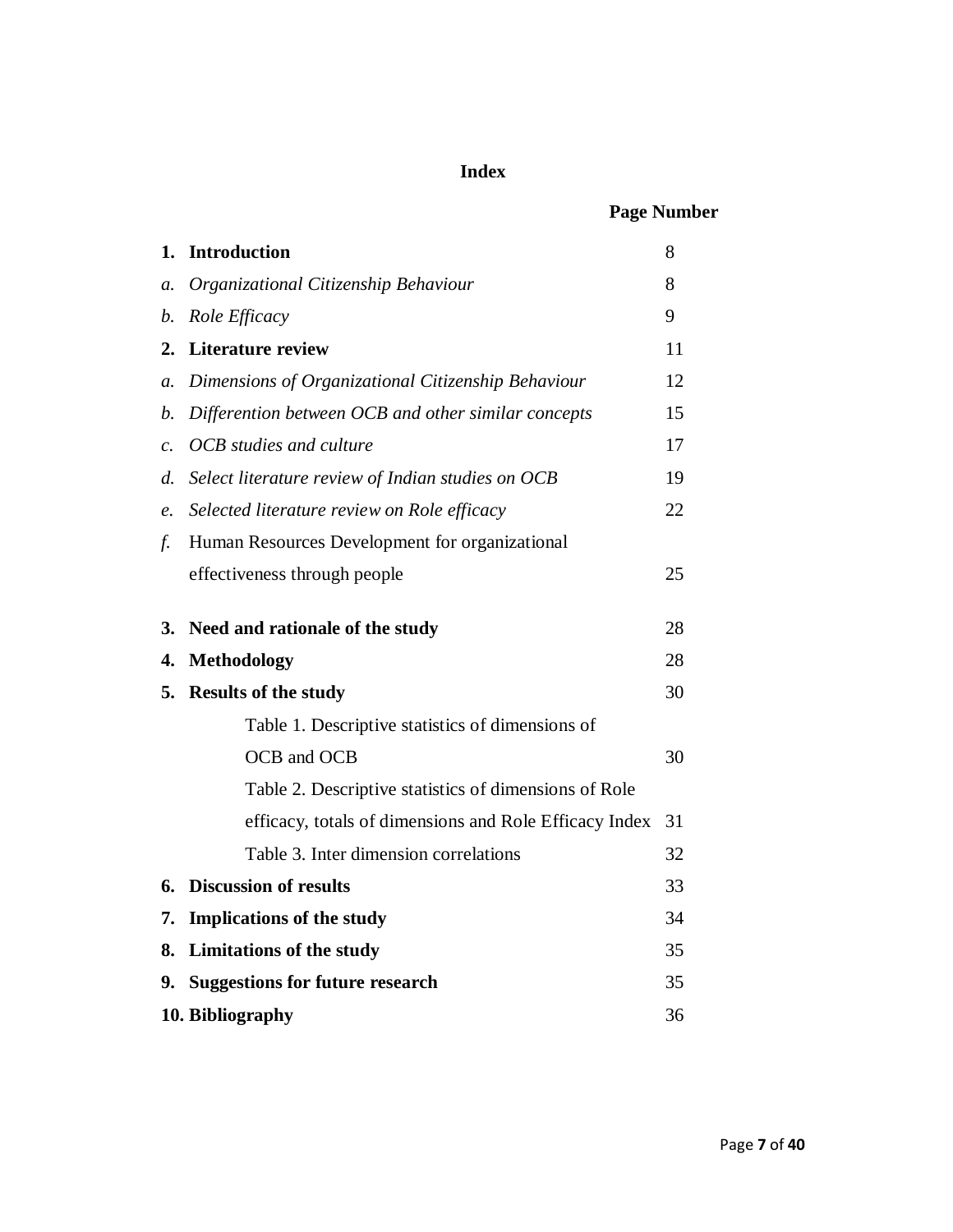#### **1. Introduction**

India's health sector is at the threshold of large scale corporatization and exponential growth in 2012. India has 0.9 beds per 1000 people as against the global average of 3.3, requiring 100,000 additional hospital beds each year, at investment of approximately INR 45,000 to INR 50,000 crore per year for the next 10 years. Moreover, there is a shortfall of 1.4 million doctors and 2.8 million nurses in India. Worthy of note is that healthcare personnel will need to prepare and reorient themselves to more informed and evolved customers. (Gearing up for Healthcare 3.0, McKinsey & Company, 2010). This places both employees and organisations at a stage where employees are looking for roles where they can be effective and organisations desire Organization Citizenship Behaviours (referred to as OCB in this paper) from employees. In this context, it is of interest to the authors to study whether there exists a positive linkage between Role efficacy and OCB among nurses in a maternal and child care facility located at Bangalore in India.

#### *a. Organizational Citizenship Behavior*

Organizational Citizenship Behaviors (OCBs) are a special type of work behaviors that are defined as individual behavior that promotes the goals of the organization by contributing to its social and psychological environment (Organ, 1997; Rotundo, Sackett, 2002). Some of these behaviors include voluntarily helping peers, taking personal initiatives for the development of the team, volunteering innovation; not wasting time and performing extra duties without complaint. These behaviors are believed to be instrumental for the effective functioning of the organization.(Organ, 1983).

Williams and Anderson (1991) proposed a two-dimensional conceptualization of OCB: OCB-I (Behavior directed towards individuals; comprising altruism and courtesy) and OCB-II (Behavior directed towards organization, comprising the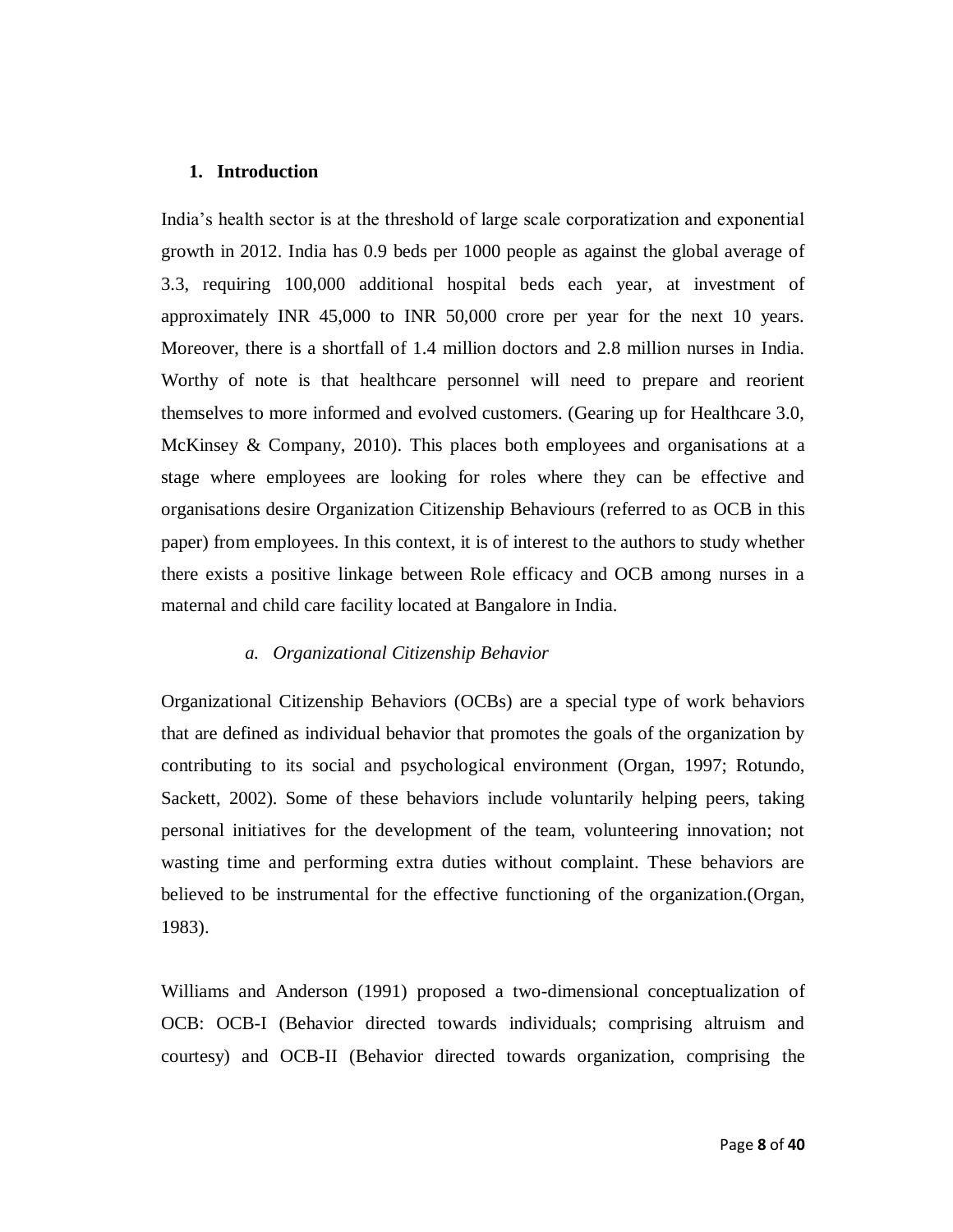remaining three dimensions i.e. conscientiousness, sportsmanship and civic virtue in Organ's (1988) conceptualization.

Five distinct factors of OCB are: Altruism (e.g. helping Behaviors directed at specific individuals). In a health care organization, such Behaviors can help the medical staff (doctors, nurses, paramedical) in working towards the common organizational goals. Conscientiousness (e.g. going beyond minimally required levels of attendance), Conscientiousness behavior of medical staff viz: doctors, nurses, paramedical staff would make them to avoid casual talks or to spend lengthy time on personal telephone conversation and make them sure to attend patients on time and perform their duties as required. Sportsmanship (e.g. tolerating the inevitable inconveniences of work without complaining). Inculcation of sportsmanship behavior among medical employee enables them to avoid finding faults and avoid blowing problems out of proportion within or outside the medical department and improves the amount of time spent on constructive endeavours in the organization. Courtesy (e.g. informing others to prevent the occurrence of work related problems) Assessing and doing what is best for the patients as well as for the employees will help in strengthening courtesy dimension. Civic Virtue (e.g. participating in and being concerned about the life of the company).

## *b. Role Efficacy*

The performance of a person working in an organisation can be thought of as depending on his competencies and his own potential effectiveness in the role as well as the design of his role that he is expected to perform. Just as personal efficacy is the potential effectiveness of the person, role efficacy is the potential effectiveness of an individual in his/her role as perceived by the individual. (Pareek, U., 1987) Dimensions of role efficacy include (Pareek, 1987)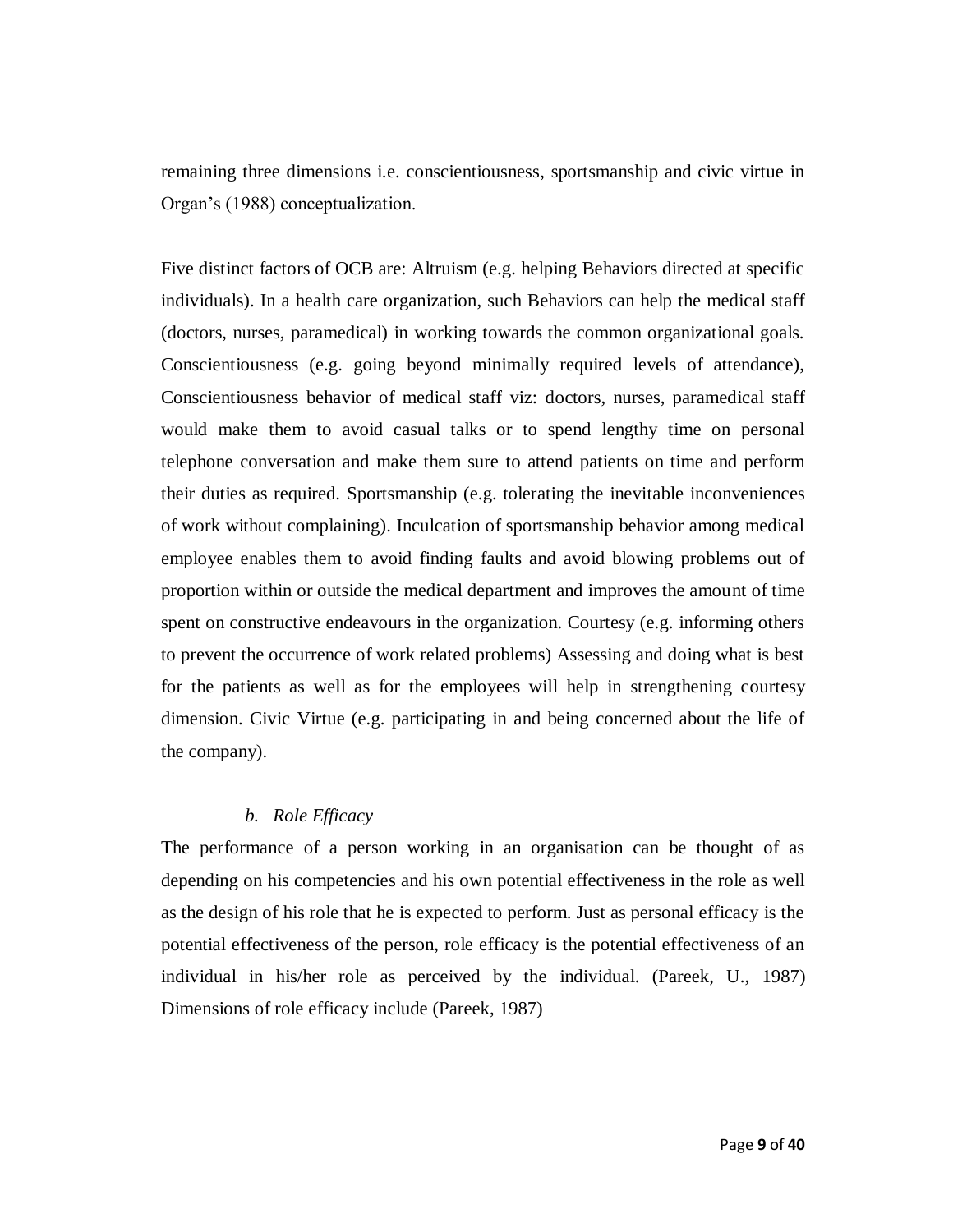Dimension 1: Role Making

- a. Self-role integration the degree to which the individual's strengths are allowed to be used by the role
- b. Proactivity possibility of the individual being allowed in his/her role to take initiative in starting something new
- c. Creativity an opportunity to be creative and try out newer and unconventional ways of solving problems is important in a role
- d. Confrontation tendency to confront problems and find relevant solutions contributes to efficacy

Dimension 2: Role Centering

- e. Centrality feeling that the role occupied is central to the Organisation increases role efficacy
- f. Influence the possibility of the role holder influencing others around him/her
- g. Personal growth the role providing the individual with an opportunity to grow and develop

Dimension 3: Role Linking

- h. Inter-role linkage possibility of joint effort to solve problems results in higher role efficacy
- i. Helping relationship possibility of the role holder receiving help when needed increases role efficacy
- j. Superordination when the role holder perceives that what he does is of value to a larger cause or a group

All these dimensions are positively correlated to Role efficacy.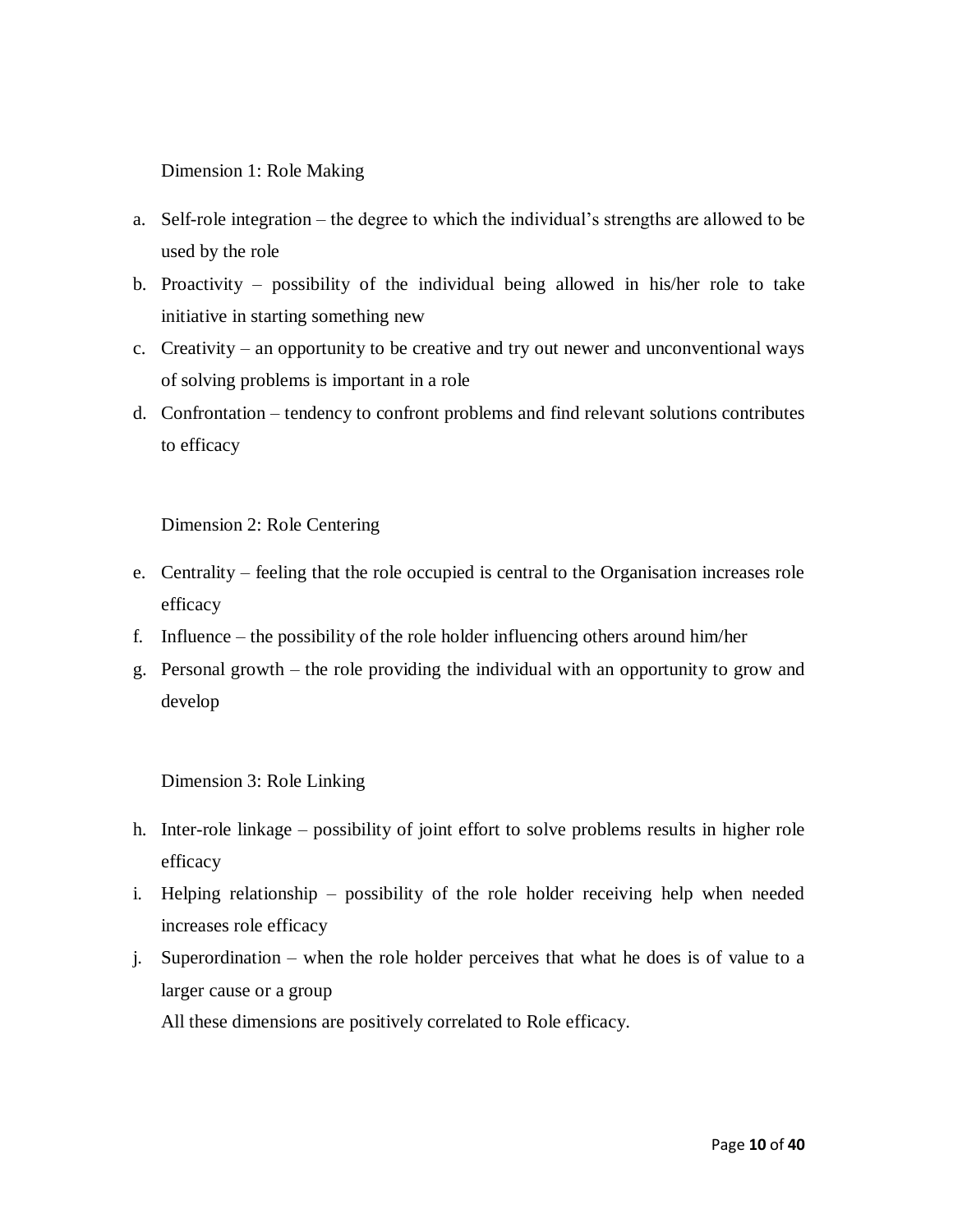#### **2. Literature review**

The study of organizational citizenship behavior has emerged as an extremely popular topic in organizational psychology, human resource management, and organizational behavior. The roots of the construct could be traced back to Barnard (1938), and Katz (1964). Cited by Saradha, H. (2011), Katz has stated that for the effective functioning of the organization, there are three basic types of behavior which are essential. (1) People must be valued and made to remain with the organization (2) They must carry out specific task requirements in consistent and dependable fashion. (3) There must be innovativeness and spontaneous activity that goes beyond the job requirement. Organizational citizenship behavior as envisioned by Organ belongs to the third type of behavior.

Organisational citizenship behaviour (OCB) as a concept is now almost 25 years old. However, in the current hypercompetitive business environment, where organisations are looking for anything which can help them achieve competitive advantage, OCB may well provide the answer. The origin of this concept can be traced to Organ, D. who published a paper titled 'A Reappraisal and Reinterpretation of the Satisfaction-Causes-Performance Hypothesis' in 1977. The paper looked at the casual and subtle contributions of employees, which cannot be captured by quantitative hard measures of output. The term OCB was first used by Organ in his studies in 1983 with two of his doctoral students, Tom Bateman and C Ann Smith.

According to Kumar, K., Bakhshi, A., (2009), from the time when Katz (1964) introduced the concept of a class of discretionary and spontaneous behaviors that are beyond explicit role requirements, but are essential for organizational effectiveness, there has been augmented research exploring the nature of such behavior. Smith et al. (1983), conceptualized these contributions as 'Organizational Citizenship Behavior' (OCB), later defined by Organ as *'individual behavior that is discretionary, not*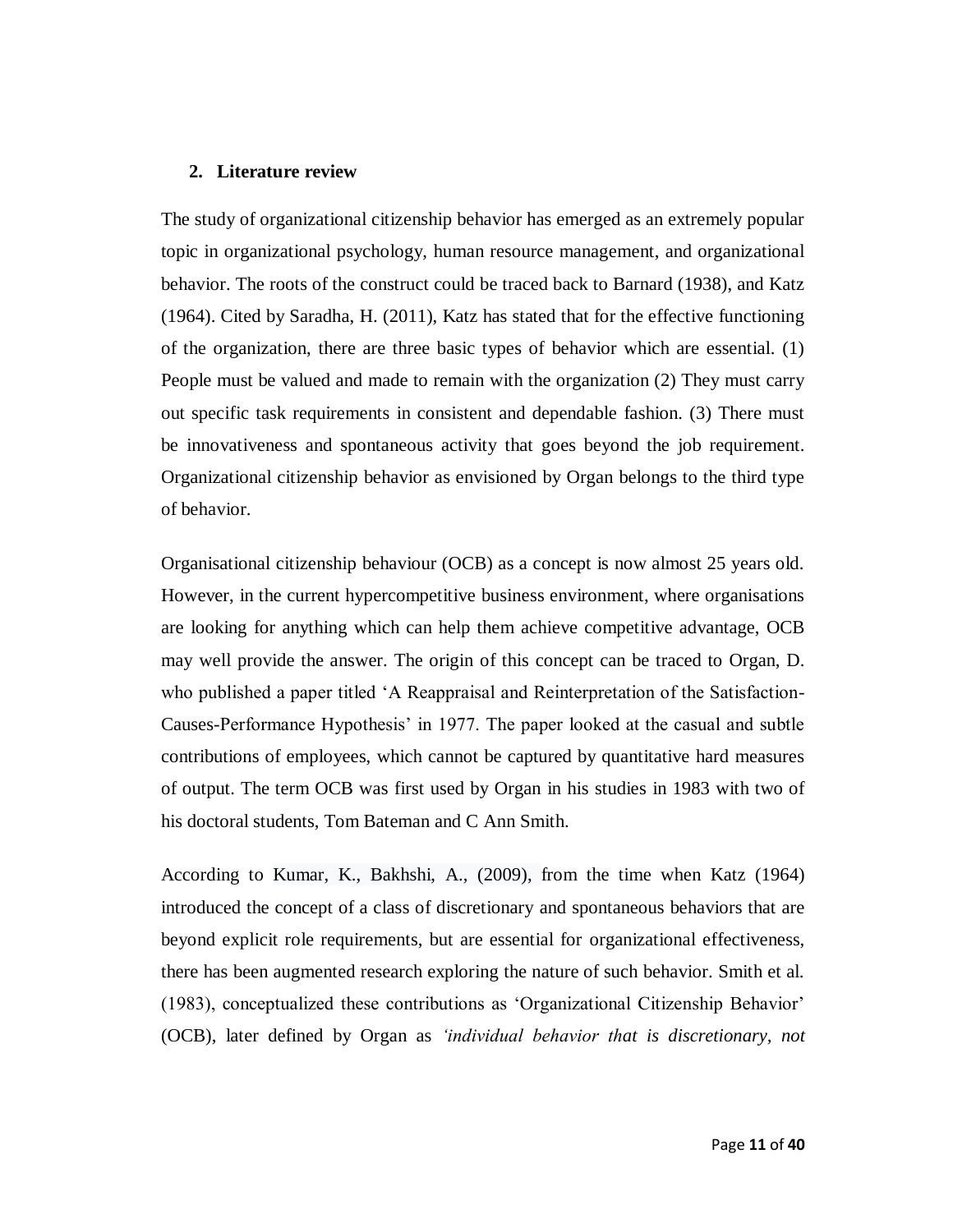*directly or explicitly recognized by the formal reward system, and that in the aggregate promotes the effective functioning of the organization'* (Organ, 1988). More recently, however, Organ (1997) refined this definition, conceptualizing *organizational citizenship behavior as any form of performance that supports the social or psychological environment in which the work tasks are embedded.*

This definition is intended to distinguish organizational citizenship behavior from the performance of core tasks. In addition, this definition overcomes the complication that many organizations now strive to reward such behaviors.

#### *a. Dimensions of organizational citizenship behavior*

Podsakoff, MacKenzie, Paine, and Bachrach (2000) distinguished 30 different forms of organizational citizenship behavior. Scholars have developed a variety of taxonomies to classify these citizenship behaviors (see Bateman & Organ, 1983; Organ, 1988, 1990; Smith, Organ, & Near, 1983; Van Dyne, Graham, & Dienesch, 1994; Williams & Anderson, 1991). One of the most prevalent taxonomies was propounded by Organ (1988), who differentiated five facets or factors: altruism, courtesy, conscientiousness, civic virtue, and sportsmanship. Subsequently, Organ (1990) also included two additional factors: peacekeeping and cheerleading.

According to several studies, three of these seven factors can be readily distinguished by managers: sportsmanship, civic virtue, and conscientiousness (Bell & Menguc, 2002; Hui, Lee, & Rousseau, 2004; Lam, Hui, & Law, 1999). Sportsmanship describes employees who are willing to tolerate difficulties in the workplace that are intended to improve the organization, abstaining from unnecessary complaints and criticisms. Civic virtue refers the active involvement, interest, and participation in the life of their organization, such as functions, events, and meetings. Conscientiousness,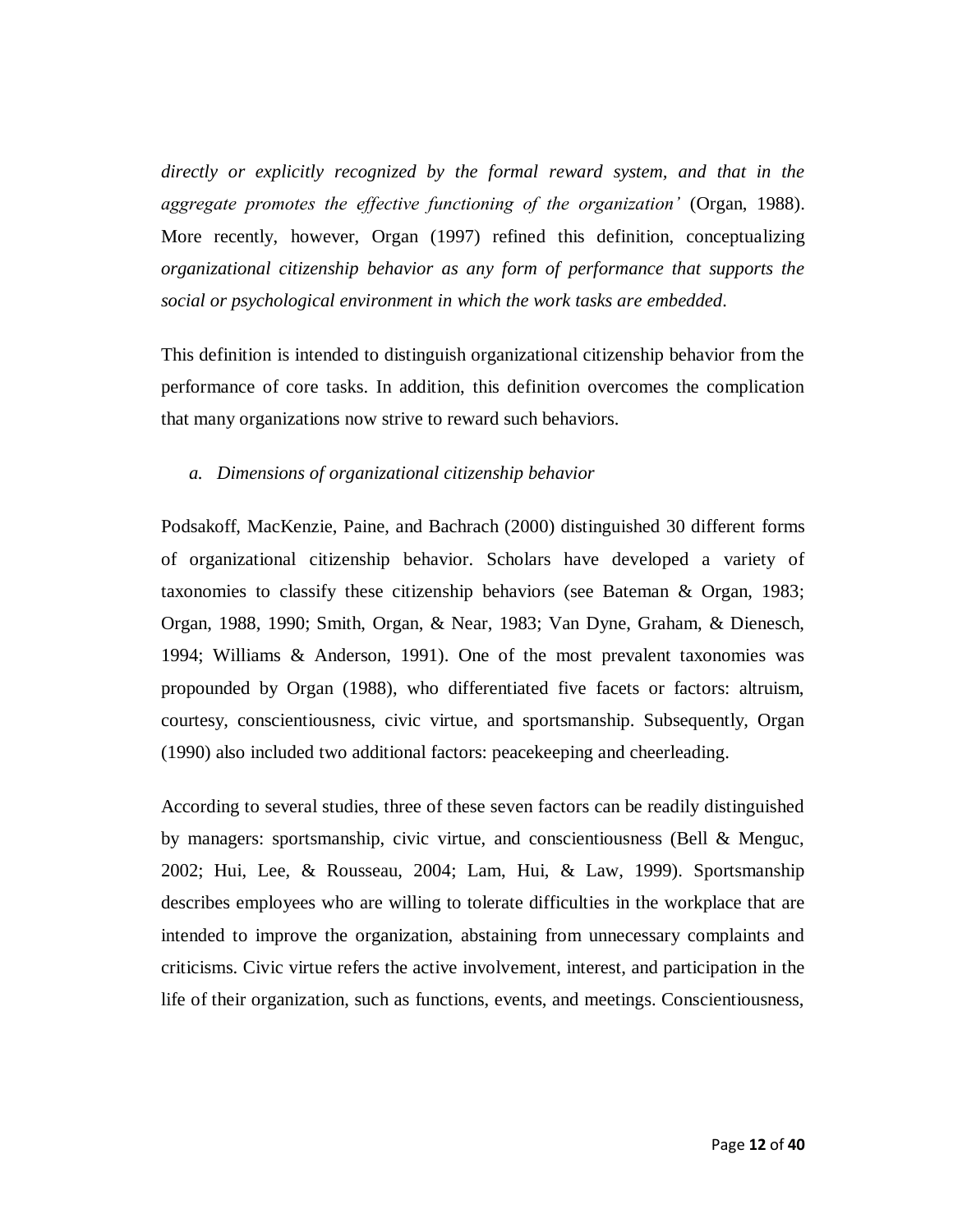sometimes referred to as compliance, reflects the genuine acceptance and adherence of workplace rules, regulations, and procedures.

Some of the other factors, such as altruism, courtesy, peacekeeping, and cheerleading, cannot be as readily distinguished (Bachrach, Bendoly, & Podsakoff, 2001; MacKenzie et al., 1991; Podsakoff & MacKenzie, 1994). According to Podsakoff, Ahearne, and MacKenzie (1997), all of these factors might correspond to a broader dimension, which they label as helping.

A different taxonomy was proposed by Williams and Anderson (1991), which differentiated behaviors directed towards individuals, called OCBI, and behaviors directed towards the organization, called OCBO. OCBI, for example, might include altruism (Williams & Anderson, 1991), as well as the other helping behaviors such as courtesy, peacekeeping, and cheerleading. OCBO might entail conscientiousness (Williams & Anderson, 1991), as well as perhaps civic virtue and sportsmanship (e.g., Coleman & Borman, 2000; Hoffman, Blair, Meriac, & Woehr, 2007).

The distinction between OCBI and OCBO can also accommodate many other facets of citizenship behavior that depart marginally from the scheme defined by Organ (1988, 1990). OCBI, for example, could encompass interpersonal facilitation (Van Scotter & Motowidlo, 1996), interpersonal harmony (Farh, Earley, & Lin, 1997), and interpersonal helping (Graham, 1989). OCBO could encompass job dedication (Van Scotter & Motowidlo, 1996), voice behavior (LePine & Van Dyne, 1998), individual initiative or taking charge (Morrison  $\&$  Phelps, 1999), organizational loyalty (Graham, 1991), endorsing, supporting, and defending the objectives of organizations (Borman & Motowidlo, 1993, 1997), and promoting the image of a company (Farh, Zhong, & Organ, 2004).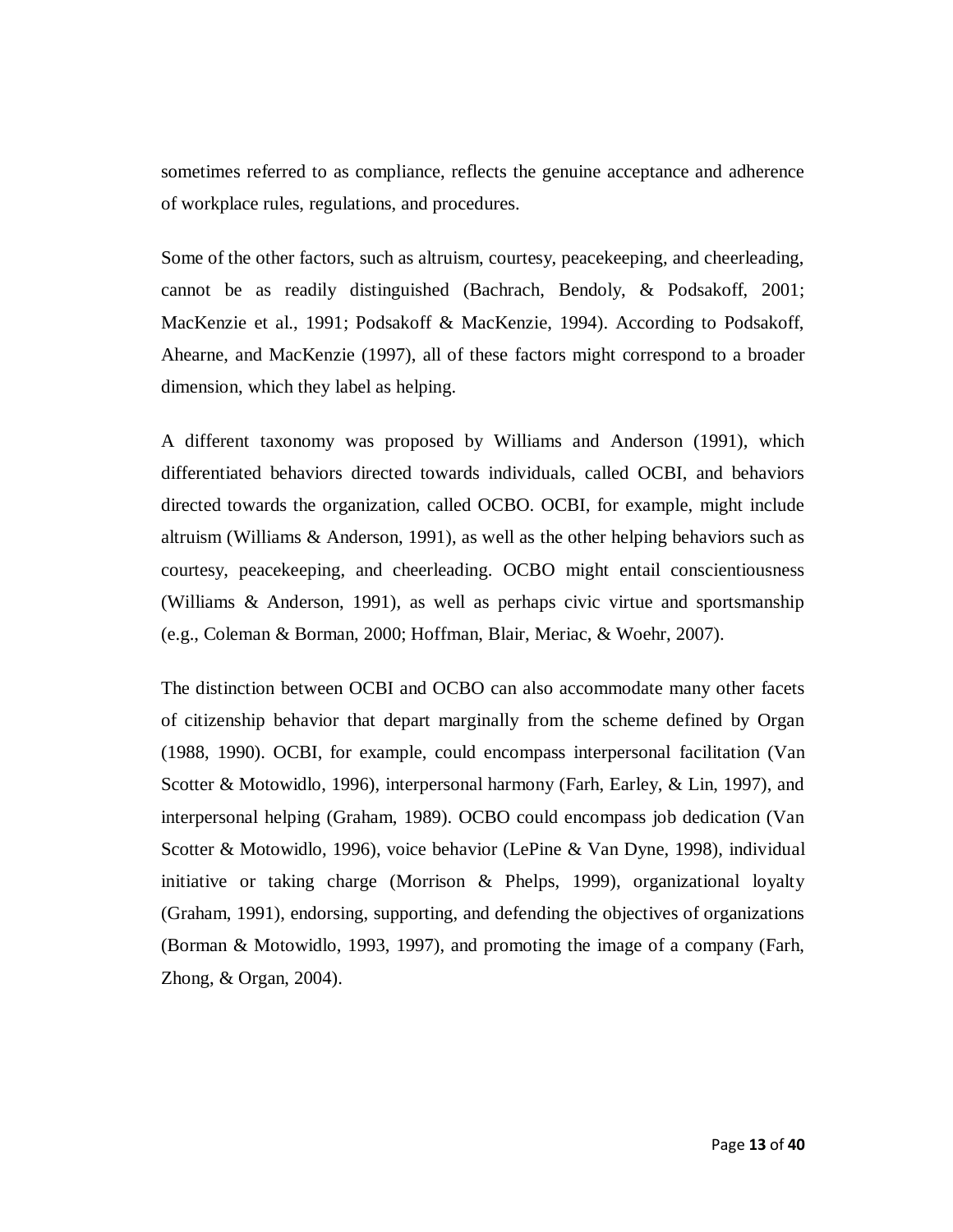Several studies have highlighted the utility of this distinction, revealing that OCBI and OCBO correspond to a distinct set of antecedents, correlates, and consequences (Graham & Van Dyne, 2006; Halbesleben & Bowler, 2007; Ilies, Nahrgang, & Morgeson, 2007; LePine & Van Dyne, 2001; Stamper & Van Dyne, 2001). For example, emotional exhaustion is positively related to OCBI but negatively related to OCBO (Halbesleben & Bowler, 2007). Furthermore, leader-member exchange, which represents the quality of relationships between leaders and employees, is slightly more related to OCBI than OCBO (Ilies, Nahrgang, & Morgeson, 2007).

Research on OCB has benefited greatly from Organ's (1988) conceptualization of OCB that consists of five distinct factors: Altruism (e.g. helping behaviours directed at specific individuals), Conscientiousness (e.g. going beyond minimally required levels of attendance), Sportsmanship (e.g. tolerating the inevitable inconveniences of work without complaining), Courtesy (e.g. informing others to prevent the occurrence of work-related problems), and Civic Virtue (e.g. participating in and being concerned about the life of the company). The proposed model by Organ could find support for a three factor model of OCB. In this recent conceptualization, Conscientiousness is removed and Altruism and Courtesy are combined to form a single helping dimension (Podsakoff & MacKenzie, 1994), resulting in three factors (i.e. Helping Behaviour, Civic Virtue, and Sportsmanship). However a recent metaanalysis conducted by Hoffman, Blair, Meriac, and Woehr (2007) suggested that "current operationalizations of OCB are best viewed as indicators of a general OCB factor. and wholistic approach is better than the compartmentalization of the concept. (as cited in Srivastava K., Saldanha D.,2008). For the purpose of this study, the authors chose to go with five dimensions of OCB considering the large number of studies that exist which consider five dimensions rather than three or seven dimensions, thus allowing the present study to be compared with for further research.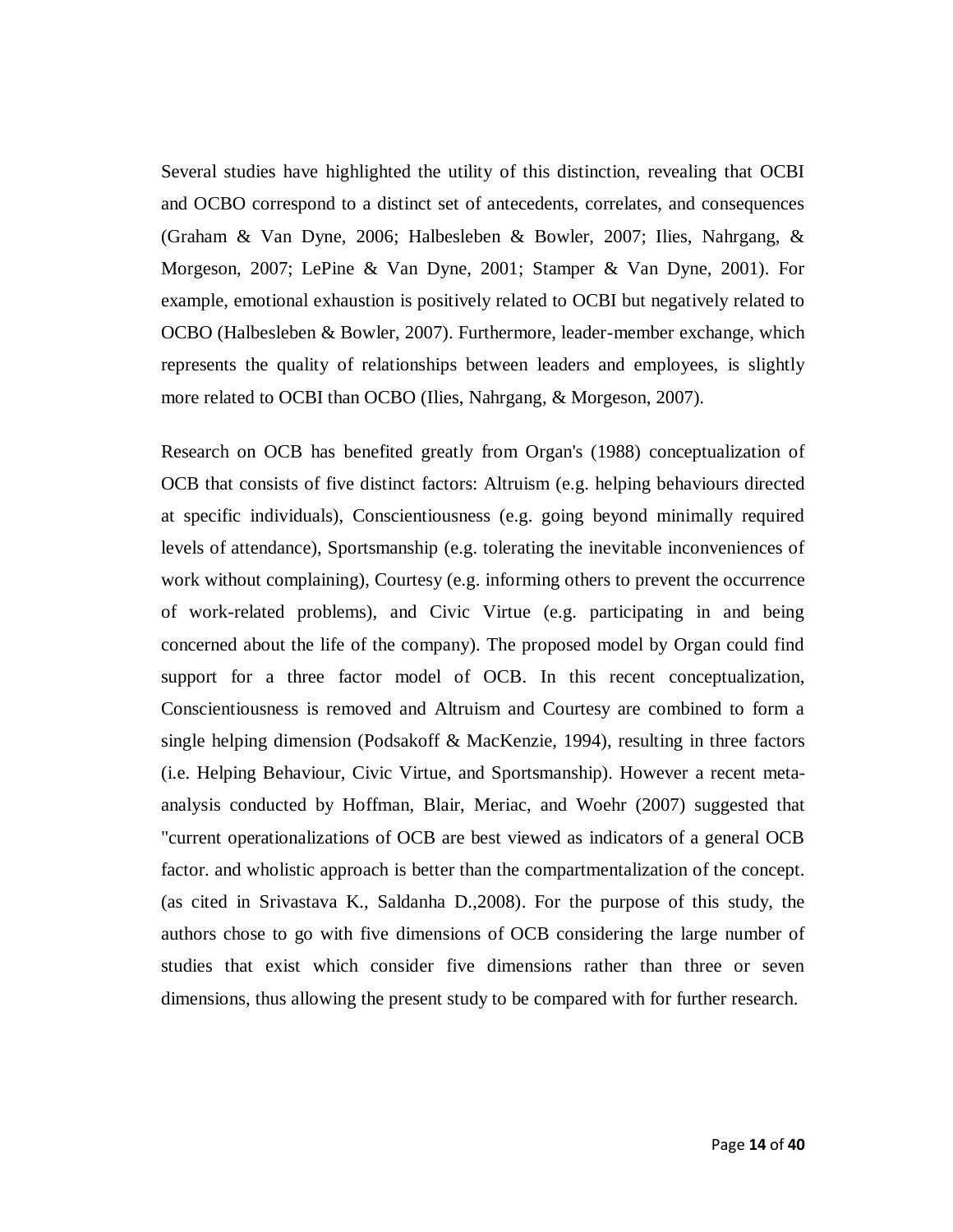#### *b. Differentiation between OCB and other similar concepts*

As discussed earlier, Organizational citizenship behavior was first examined by Organ and his colleagues (Bateman & Organ, 1983; Smith, Organ, & Near, 1983). Since this time, many related concepts have emerged, such as extra-role behavior (Van Dyne, Cummings, & Parks, 1995), organizational citizenship performance (Borman, 2004), organizational spontaneity (George & Brief, 1992; George & Jones, 1997), prosocial organizational behavior (Brief & Motowidlo, 1986; George, 1990, 1991), and voice behavior (LePine & Van Dyne, 1998; Van Dyne, Ang, & Botero, 2003). These terms are related, but often emphasize different features. Widespread interest in OCB primarily stems from the fact that OCB leads to improved organizational effectiveness (Podsakoff, Ahearne, & MacKenzie, 1997). To improve OCB is lowest cost and best way for businesses to reach organizational effectiveness. Chien, M.,(1996)

The more significant, yet, different concepts that need to be differentiated are dealt with in detail by Aykler, J., (2010) and are cited below.

Extra Role Behavior, as opposed to in-role behavior, is per definition a behavior that tries to benefit the organization and that "*goes beyond existing role requirements.*" (Organ, Podsakoff, MacKenzie, 2006) Whereas failing to perform the required in-role behavior that serves as basis for continuing job performance (Katz 1964, cited in Van Dyne and Le Pine 1998, p.108), will have financial consequences and bear the risk of losing the job, extra-role behavior is discretionary. If one takes a closer look on the definition of extra-role behavior, one can see the resemblances with OCB as well as the differences. Extra role behavior is: "(1) not specified in advance by role prescriptions, (2) not recognized by formal reward systems and (3) not a source of punitive consequences when not performed by job incumbents." (Van Dyne and Le Pine 1998). there are some similarities between the ERB dimension of "helping" and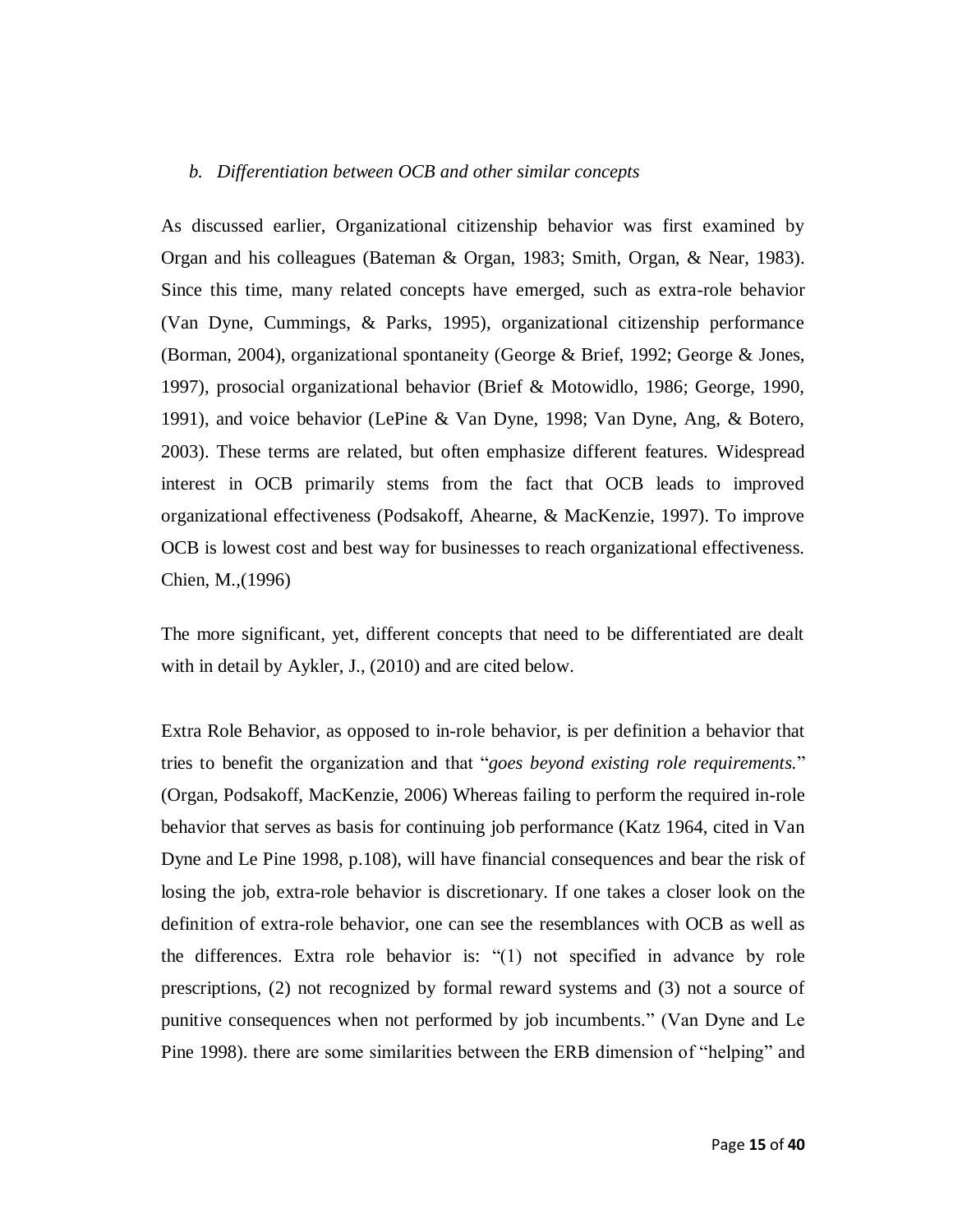some OCB behaviors especially the "altruism" dimension. Nevertheless *the definition of ERB tends to exclude those types of OCB which are not explicitly beyond role requirements, but fit into the definition of OCB as soon as the level of engagement in a certain behavior, such as "compliance", exceeds the minimum standards required by the job description.* (Organ, Podsakoff and MacKenzie 2006) Referring to the challenging forms of ERB, the distinction between OCB and ERB is more obvious: Both the antecedents and the immediate consequences are quite different. (Organ, Podsakoff, MacKenzie, 2006)

As regards prosocial behavior, in his differentiation, Aykler, J., (2010) refers to Brief and Motowidlo, (1986) "providing services or products to consumers in organizationally inconsistent ways", which is the opposite of the behavior mentioned previously, as well as one type of prosocial behavior. "This may sound like a contradiction, but in fact *both behaviors can be prosocial, as they benefit the person to whom it is addressed, with or without respect to the interests of another party (in this case the organization)*. To point it out in a clear manner this is, according to Aykler, J., (2010), is the biggest difference between prosocial and organizational citizenship behavior. The first one includes any type of behavior that benefits another person or group within an organizational context, but does not necessarily require respecting the interests of the organization. The latter one, indeed, does not require respecting the interest of the organization per definition, either, but does include the term "*promotes the efficient and effective functioning of the organization*" (Organ 1988, p.4), and consequently excludes any behavior that will harm the effective and efficient functioning of the organization.

Aykler, (2010), while examining contextual performance says that contextual performance is in its nature very similar to OCB, as it includes not only forms of helping and supporting one's colleagues, but also more impersonal forms of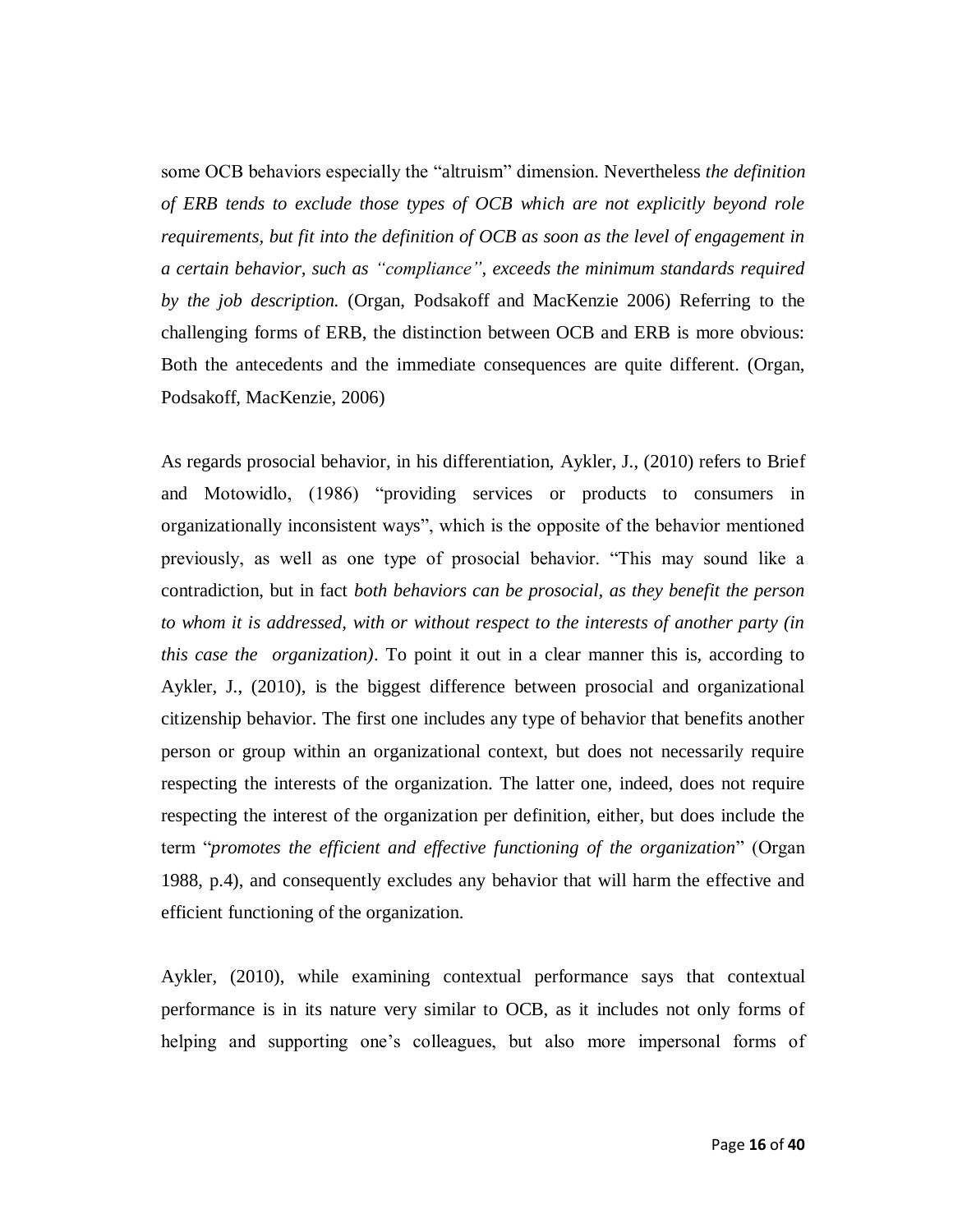contribution to the social spirit of the organization in form of job dedication. Nevertheless *OCB seems to be more specified as it includes in its definition that those behaviors are unrewarded and not included in the job-description. The concept of contextual performance, in contrast to OCB, does not make reference to the expectations according to the job description or the prospect of formal rewards.* (Organ, Podsakoff, MacKenzie, 2006) Consequently it remains open whether contextual performance includes all types of dedication to work and helping without questioning whether this behavior is voluntary or required. As a consequence it can be argued that the motives behind contextual performance might vary from being totally selfless and other-oriented to egocentric ones that motivate to behave socially in order to fulfill all the job-requirements in the best possible way.

#### *c. OCB studies and culture*

It is well understood that behavior does not occur in vacuum and culture has a very important role to play .Cultural differences are noted in behaviors being identified bad and undesirable, good and desirable. Baron and Miller (2000) found Indian students perceive not helping a stranger in a life threatening situation to be far more harmful of than American students do. Hustedh (2001) suggested that national differences in what behaviors are considered to be harmful behavior are likely to be affected by whether people hold individualistic or collectivistic cultural assumptions, values and norms. In individualistic cultures people tend to perceive themselves as independent selves who pursue their own goals that take priority over group goals. In individualistic cultures personal rights take precedence above duties. In collectivistic cultures, on the other hand, individuals conceptualize themselves as part of a group and the collective duties and interest take precedents above personal interest and rights. (as cited in Srivastava K., Saldanha D.,2008). This is also discussed by Hofstede, (2009).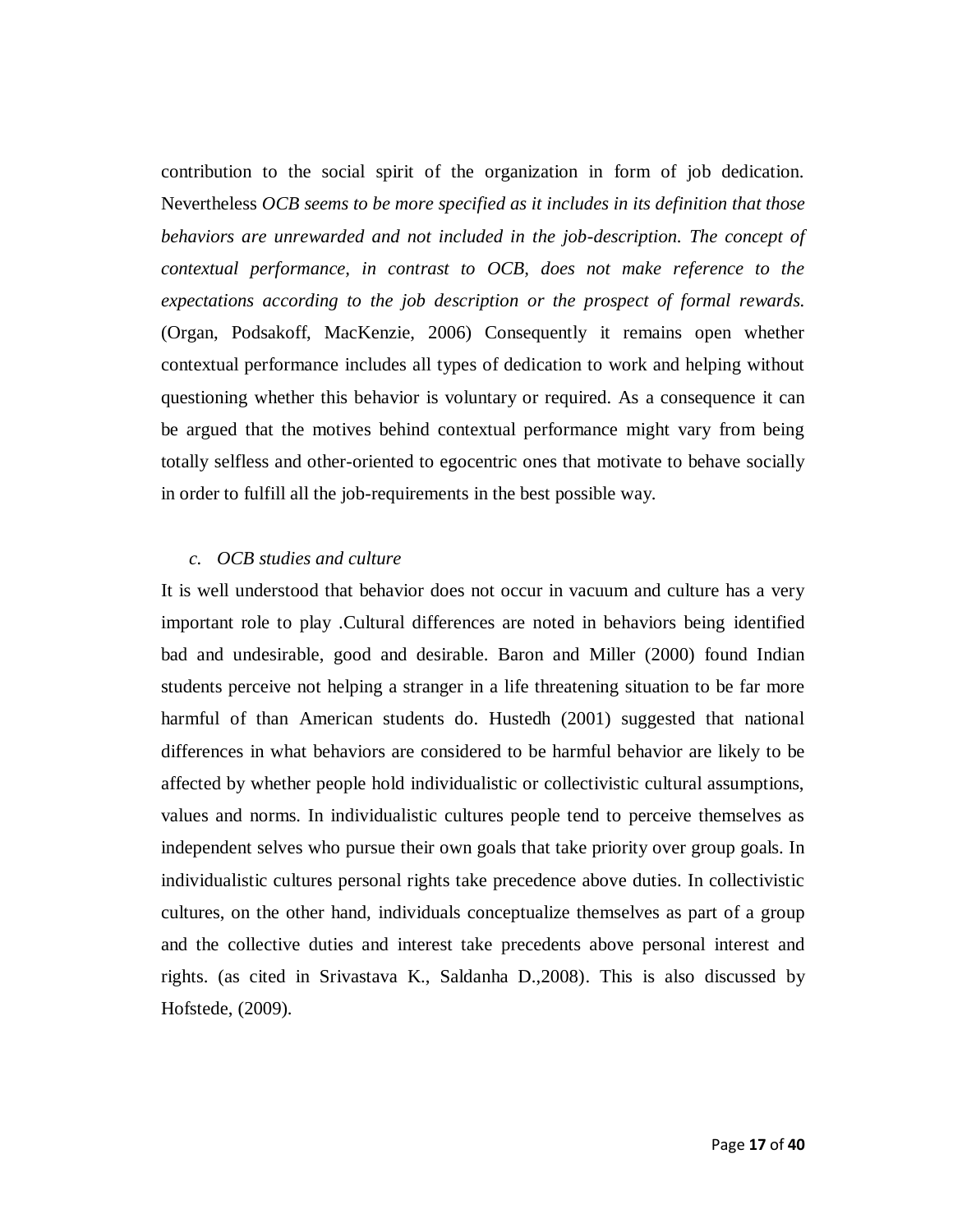As discussed earlier, citizenship behavior can be described as directed towards individual (OCBI) and directed towards Organization. OCBI comprises behaviors that are directed at individuals or groups in the organization, while OCBO refers to helping targets of the organization. There have been attempts to research this construct in other international contexts such as in China, Singapore, Taiwan, Australia, Japan and Hong Kong (Hui, Law, & Chen, 1999: Lam, Hui, & Law, 1999; Tang, Furnham, & Davis, 2002;). (as cited in Srivastava K., Saldanha D.,2008)

It is worthwhile to synthesize this concept in Indian scenario for productive organizational environment. Cultural context may affect the forms of citizenship behaviour observed in organizations hence there is a need to synchronize it in the Indian scenario as per Srivastava K., Saldanha D.,(2008). These different conceptualizations of the self and the duties towards the others are likely to affect what people perceive to be altruistic behaviors (Hustedh, 2001).

As per Kumar, K., Bakhshi, A., (2009), almost all the measures used for measuring OCB are developed in western cultural context, especially U.S., and culture does influence the conceptualization of specific behavior that might be considered OCB. Conceptions of what constitutes extra role (or citizenship) behavior vary across cultures. Lam, Hui and Law (1999) found that a five-factor structure of organizational citizenship behaviors (OCBs)—altruism, conscientiousness, civic virtue, courtesy, and sportsmanship—was replicated in Japan, Australia, and Hong Kong. However, Japanese and Hong Kong employees were more likely to define some categories of OCBs (e.g. courtesy, sportsmanship) as part of 'in role' performance as compared with Australian and U.S. employees.

Culture seems to thus have an implication on OCB and hence supports the need for a study in India.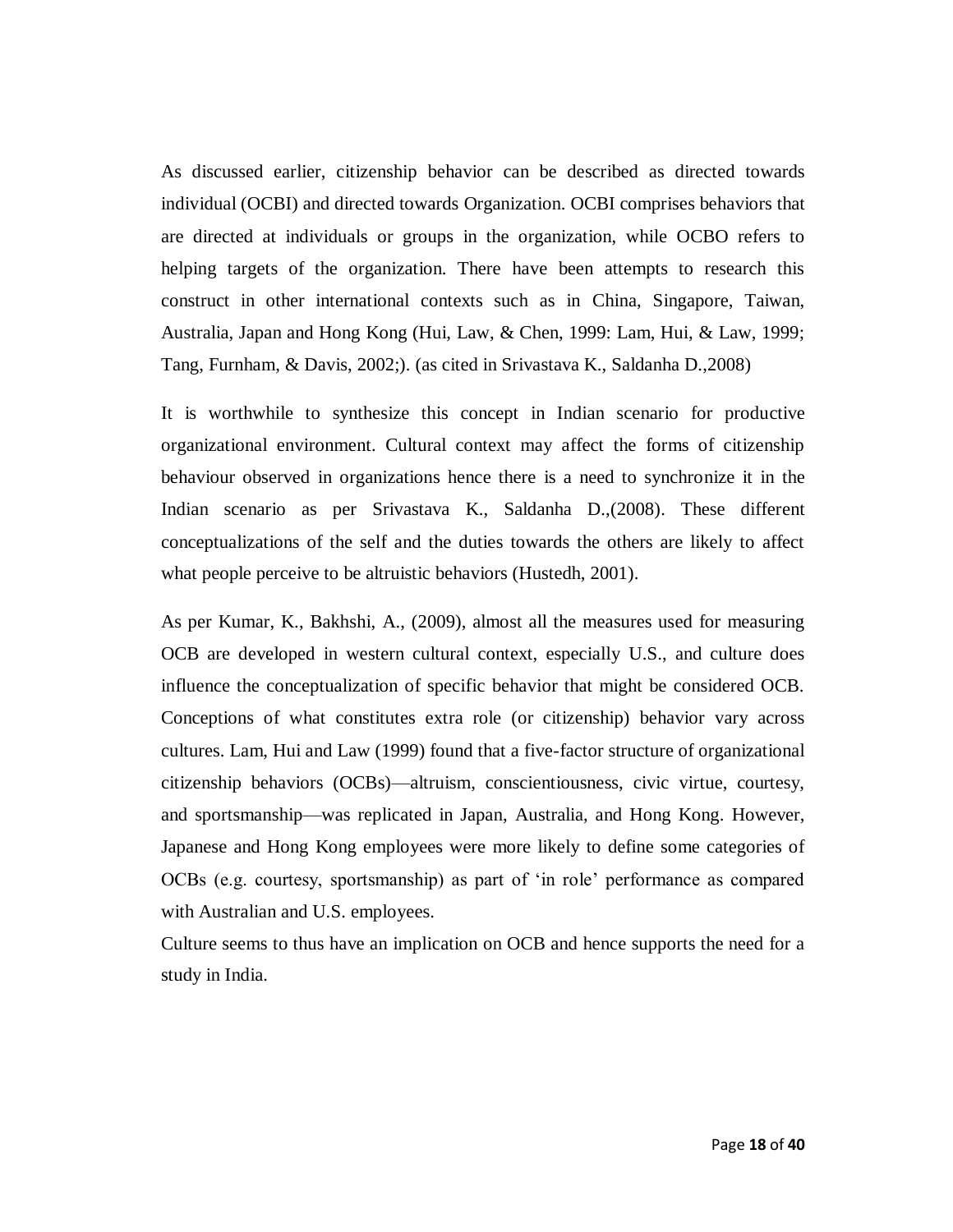#### *d. Select literature review of Indian studies on OCB*

There have been studies on OCB in India and a select literature review is presented in this section.

Bhatnagar, J., Sandhu, S., (2005), studied 111 managers of the IT sector organizations in India. Results indicated that managers who perceive psychological empowerment in their occupational environment exhibit organisational citizenship behaviour.

Chaitanya, S.K., Tripathi, N., (2001), in a study of 100 scientific officers of a public sector in southern India report Altruism, Sportsmanship and Perception of organization towards OCB significantly predicted Organization commitment.

Bhargava, S., Rupashree, B., (2009) in their study identify core self-evaluations, family support, supervisor support and job characteristics as the antecedents of workto-family enrichment and family satisfaction, job satisfaction, affective commitment and organizational citizenship behavior (OCB) as its outcomes. The participants (n=245) were employees from four organizations in India from manufacturing and information technology sectors. The results show that job characteristics and supervisor support were the predictors of work-to-family enrichment and core selfevaluations, family support and supervision support emerged as the predictors of family-to-work enrichment. On outcome, work-to-family enrichment are the predicator of job satisfaction, affective commitment and OCB and family-to-work enrichment as the predictor of family satisfaction, job satisfaction, affective commitment and OCB.

Singh, A. K., Singh, A.P., (2009) in a study conducted on 188 front level managers to examine the role of personality in organizational citizenship behavior, along with demographical data schedule Indian adaptation of Neo Five-Factor Inventory and Organizational Citizenship Behavior Scale were used for data collection. The results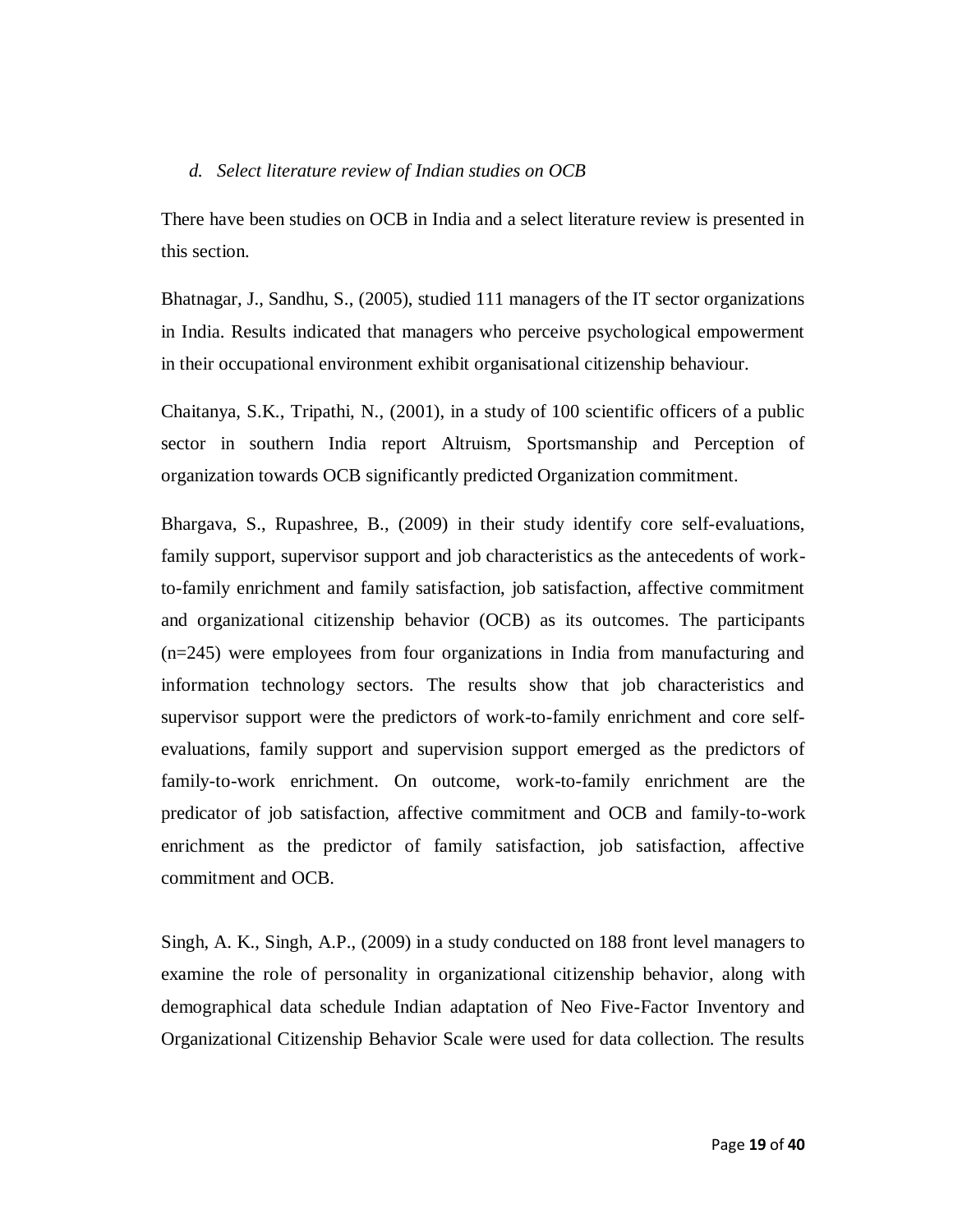of coefficient of correlation indicate that Conscientiousness and extraversion dimensions of personality were found to be significantly positively correlated with all the five dimensions of OCB. Agreeableness dimension of personality was significantly positively correlated with all the five dimensions of OCB except civic virtue. Neuroticism dimension of personality was significantly negatively correlated with sportsmanship, courtesy and altruism dimensions of OCB. The results of hierarchal regression support the results of correlational analysis.

Singh, U., Srivastava, K.B.L., (2009) investigated the relationship between certain individual level determinants of interpersonal trust and its impact on organizational citizenship behavior. The participants  $(N=303)$  were top, middle and lower level executives from manufacturing and services sectors. The results indicated that interaction frequency, consistency, and competence are significant predictors of interpersonal trust. Interpersonal trust is positively associated with organizational citizenship behavior, and it also partially mediated the relationship between individual level factors and organizational citizenship behavior. The results imply that the development of trust at the interpersonal level may be used as a strategy to motivate the employees to engage in extra role behaviors to ensure improved individual and organizational performance.

Krishnan, V.R., Arora, P., (2008), using a sample of 93 superior-subordinate dyads from various organizations in India, this study looked at the relationships between leader's organizational citizenship behavior (OCB), transformational leadership, and follower's OCB. It also looked at leader's public self-consciousness and selfmonitoring as antecedents to leader OCB, and leader's social skills and eventemperedness as antecedents to follower OCB. Results show that public selfconsciousness is positively related to leader OCB, leader OCB is positively related to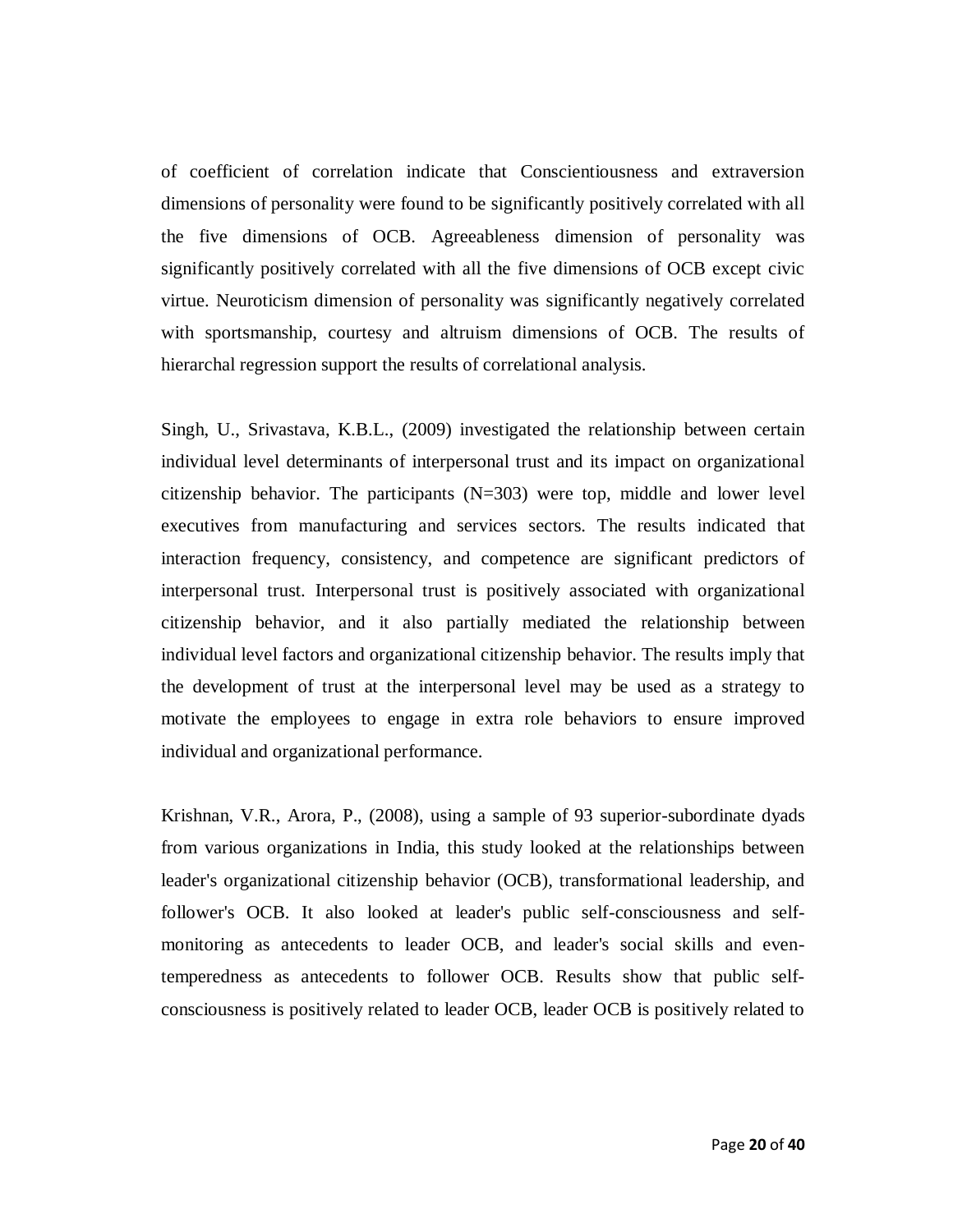transformational leadership, and transformational leadership, social skills, and eventemperedness are positively related to follower OCB.

Sardha, H., Harold, A. P., (2011) in their study proposed to examine the relationship between Employee Engagement and OCB. The sample consisted of 235 IT professionals from both Indian and MNC IT companies operating in India. The IT professionals were from companies where Employee Engagement activities were prevalent. Employee Engagement was measured by using the questionnaire developed by Dilys Robinson (2004) and Organizational citizenship Behavior was measured by using the questionnaire developed by Podsakoff (2000).The results of the study indicated that moderate level of engagement and OCB experienced by employees and low significant relationship was found between engagement and OCB. Current career intention, job satisfaction, pay & benefits, management, equal opportunities, and organization citizenship behavior had a significant influence on employee engagement.

Gunavathy, J.S., Indumati, G., (2011) in their study aimed at understanding the relationship between various demographic variables and leadership that an employee experiences from his supervisor and Organization Citizenship Behavior. The study was conducted among the 90 employees of a Civil Engineering company in Chennai. The leadership scale used was the adapted version of the Leadership tool developed by Frank MJ LaFasto and Carl E. Larson(1996). The findings indicated that there is no significant relationship between factors like age, years of experience, designation, leadership style and OCB. Relationship between Gender and OCB was statistically significant.

Sharma, J.P., Bajpai, N., Holani, U., (2011) in their study aimed at understanding the difference in the degree of Organization Citizenship Behavior present in the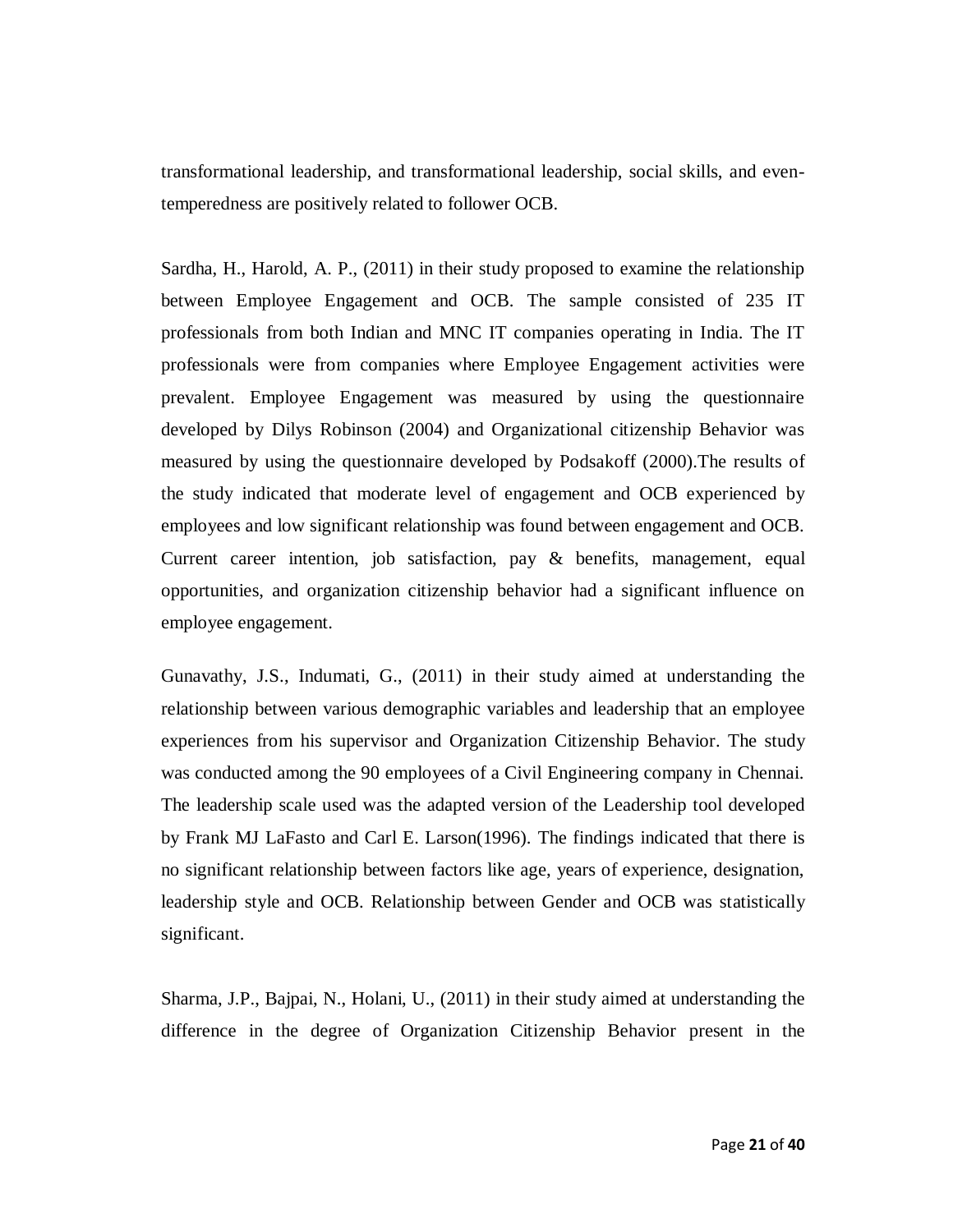employees of public and private sector organisations. The sample consisted of 200 employees including both managerial and non-managerial staff from the public sector and private sector organizations. The results showed that employees in public sector organization have greater degree of OCB in comparison to private sector organizations and also the job satisfaction increases or decreases based on increase or decrease in OCB. Organizational citizenship behavior was being proven as the catalyst for enhancing job satisfaction level of employees

A study in India in the healthcare sector presents an opportunity to research OCB. OCB studies have been conducted among nurses in Malaysia. Harif, A. R., (2005) in his study undertaken to examine the factors that influence organizational citizenship behavior in an organization, these factors included procedural justice, distributive justice, job satisfaction and commitment as the theoretical model proposed that job satisfaction has an effect on OCB through affective commitment. In terms of commitment, this study utilized the specific type of commitment, i.e. affective commitment. The sample consisted of 383 nurses who were working in Private hospitals in Indonesia. The findings indicated that there are significant relationships between both procedural justice and distributive justice and job satisfaction. Job satisfaction has a significant impact for developing affective commitment. The results also supported that affective commitment is a significant predictor of organizational citizenship behavior.

#### *e. Selected literature review on Role efficacy*

Role theory was first identified in the 1930s, but it was not until years later (Katz & Kahn, 1978) that role theory became more widely recognized and readily used in organizational research (Harris, 2004). This is supported by Biddle (1986) asserting that, "Role theory is a science concerned with the study of behaviors that are characteristic of persons within contexts and with various processes that presumably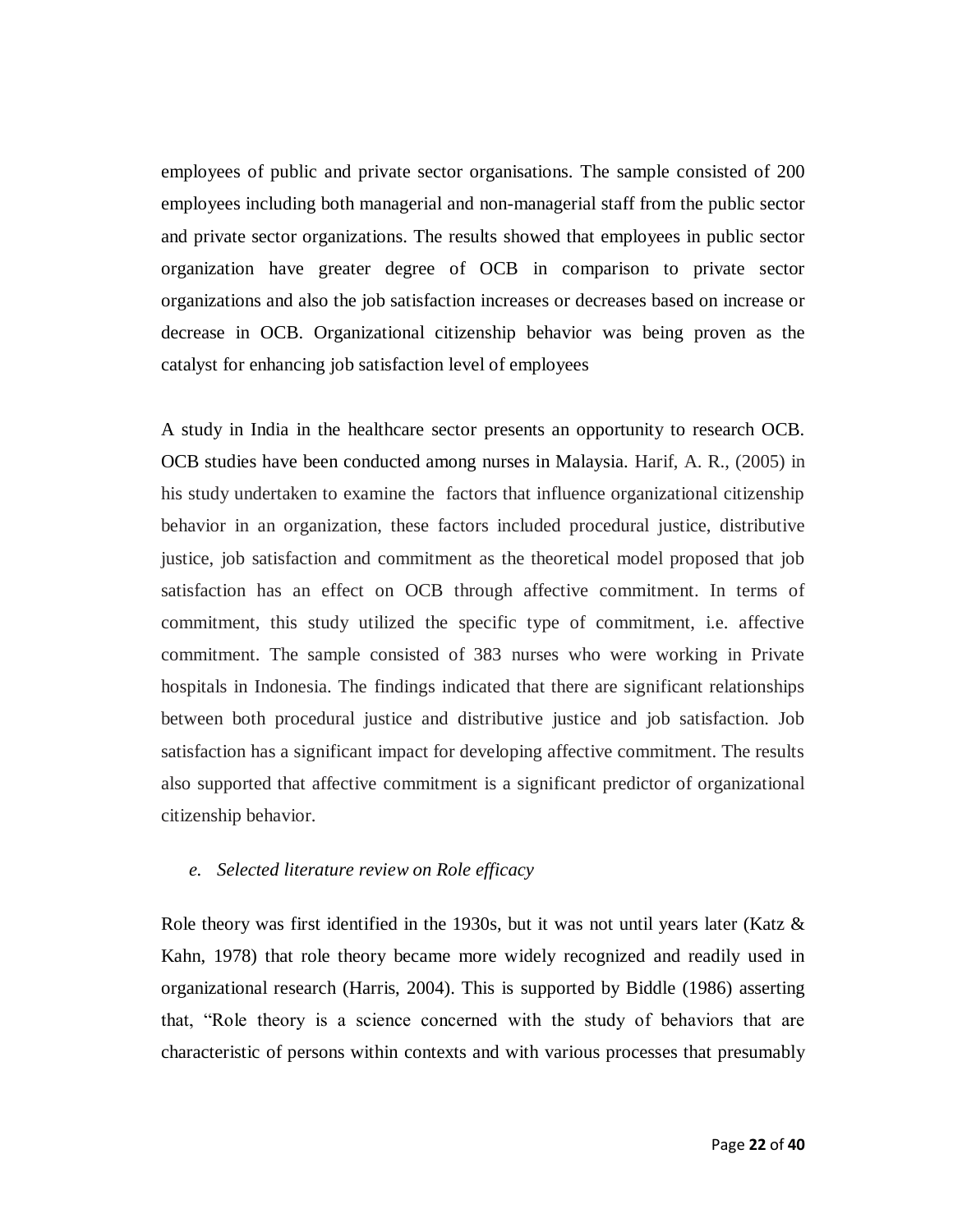produce, explain, or are affected by those behaviors". Role theory explains roles as individuals having social positions and hence having expectations for the behaviors of themselves and others. In addition, the theory suggests that the sender's role will affect the role of a receiver, which will later affect the role of the sender, and so on (Harris, 2004).

Saxena, D., (2009) referred to the following studies on role efficacy

Surti, Sen (1982-1983) indicated that persons with role efficacy experience less role stress and also they effectively cope up with the behaviours. Sen's study on role efficacy over the period of years has found out that Role efficacy has high positive correlation with internal locus of control. The individuals with higher role efficacy, showed growth orientation, attitudinal commitment, positive and approach behaviour. They also tend to feel more satisfied with life, with their jobs and organizational role in general.

Sayeed (1992a) in his study on role efficacy found out that there is a strong linkage between appropriate power position structure and role efficacy. Also that a conducive work environment influences role efficacy of organisational members and productivity of organisations and finally that personal attributes like Age, Gender and Marital Status and job demographics like experience and job type have impact on Role Efficacy.

Nair, S.K., referred to the following studies on role efficacy

Gupta, et.al., (1988) showed that Role Efficacy was found to be related to the quality of work life measured by influence, amenities at the work place, nature of job and supervisory behaviour.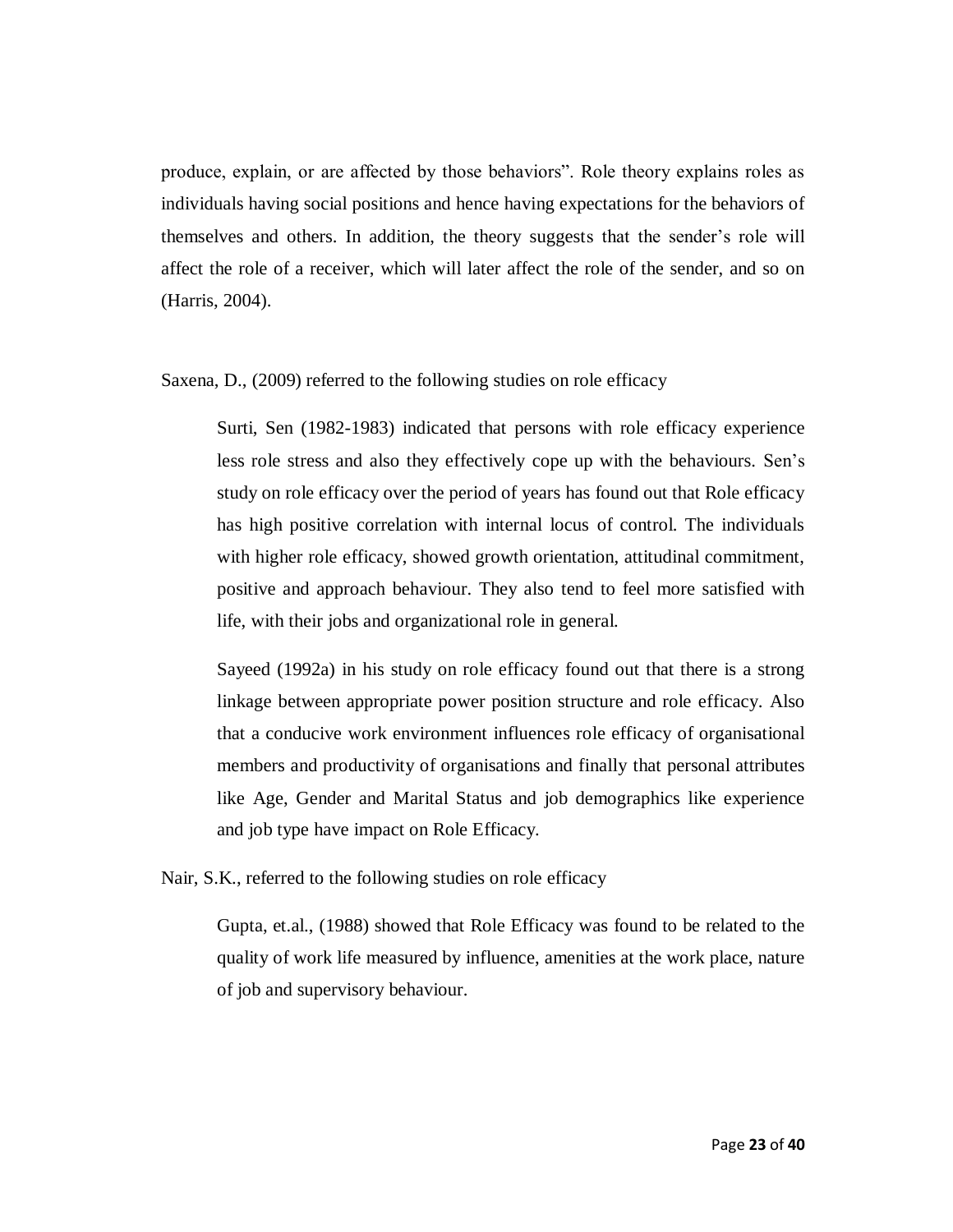Franks, et, al., (1972) in his study suggested that Role-taking and power are seen as distinct strategies by which persons achieve control of other.

Pandey, A. (1995),this study focused on examining the relationship between Role Efficacy and Role Stress among the Rail Engine Drivers of Indian Railways. The sample consisted of 62 Rail Engine Drivers. The study revealed role efficacy and role stress to be negatively related. The respondents were found to be suffering from the feeling of role overload, resource inadequacy and personal inadequacy. Advancement in experience was found to enhance probability of stress as also to have differential impact on drivers.

Upadhyay, A. S., conducted a study on Role of Personality Type (Introversion-Extraversion) For the Enhancement of Role Efficacy among technical Grade Employees. The study was conducted on 170 technical grade participants from various departments of railways such as electric, signals, telecom and mechanical has been selected as sample.

Role identity and Volunteerism OCB share important attributes. Both involve longterm, planned, and discretionary acts that occur in an organizational context and benefit non intimate others. Penner (2002) suggested that the factors that initiate and sustain volunteerism could also be used to understand the dispositional factors that underlie OCB. One's self-concept comprises of an array of social role identities. The more others identify one with a particular role, the role is more internalized and incorporated into the self-concept. Finkelstein, Penner, and Brannick (2005), in a study of hospice volunteers, found significant associations between role identity and amount of time spent volunteering and length of volunteer service. Applying the integrated perspective to workplace behavior, Finkelstein and Penner (2004) quantified that role identity helped predict OCB. Motives concerned with the desire to help coworkers and/or the organization proved to be better predictors of OCB than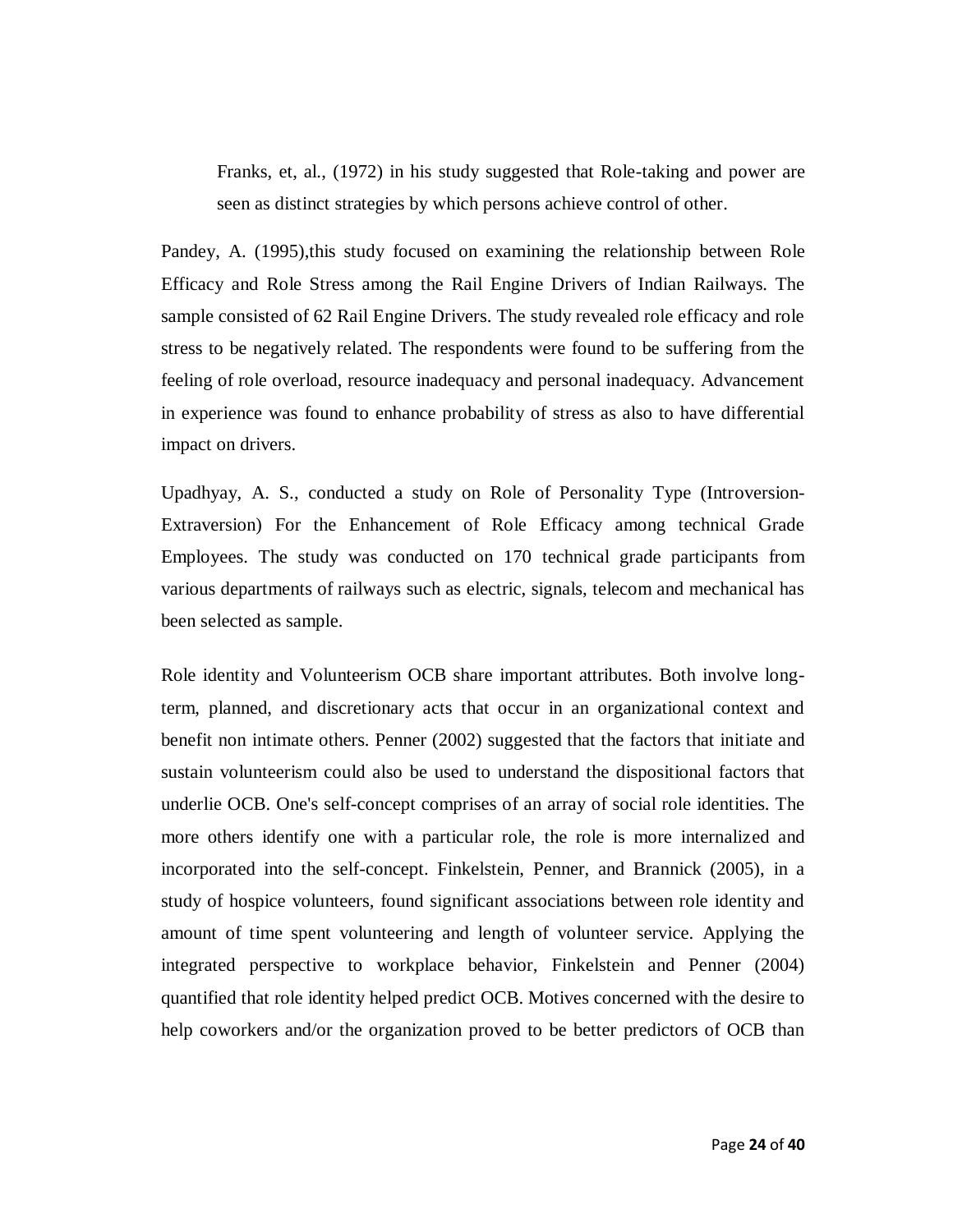did those concerned with the desire for impression management. A citizen role identity also correlated with citizenship behavior. Authors (Finkelstein and Penner, 2004) found a strong positive association between identity and both OCBI and OCBO in a sample of public employees. Just as long-term volunteers develop a volunteer identity, continued OCB was associated with an "organizational citizen" self-concept. Together, the studies suggested that similar mechanisms are involved in sustaining both volunteerism and OCB. (as cited in Srivastava K., Saldanha D.,2008)

# *f. Human Resources Development for organizational effectiveness through people*

(cited from Benjamin, A., 2012) Today's business landscape is changing rapidly due to factors such as: globalization, responsiveness to customers, increasing revenue and decreasing costs, building organizational capability, change, and transformation, implementing technology, attracting and developing Human Capital, and ensuring fundamental and long-lasting change (Ulrich, 1997). Human Resource Development (HRD) is not just about employee training and development. It consists of all activities relating to training, career and organisation development. It is the conscious and deliberate organizational and/or individual undertakings aimed at enhancing the skills, knowledge, ability and other attributes of an employee for effectiveness in current job demands and anticipated future challenges. It is making a continuous, long-term investment in ensuring a high-quality workforce capable of accomplishing the organisation's mission now and in the

future. Harrison and Kessels (2004, p.4) define HRD as an oganizational process comprising "the skillful planning and facilitation of a variety of formal and informal learning and knowledge processes and experiences, primarily but not exclusively in the workplace, in order that organisational progress and individual potential can be enhanced through the competence, adaptability, collaboration and knowledge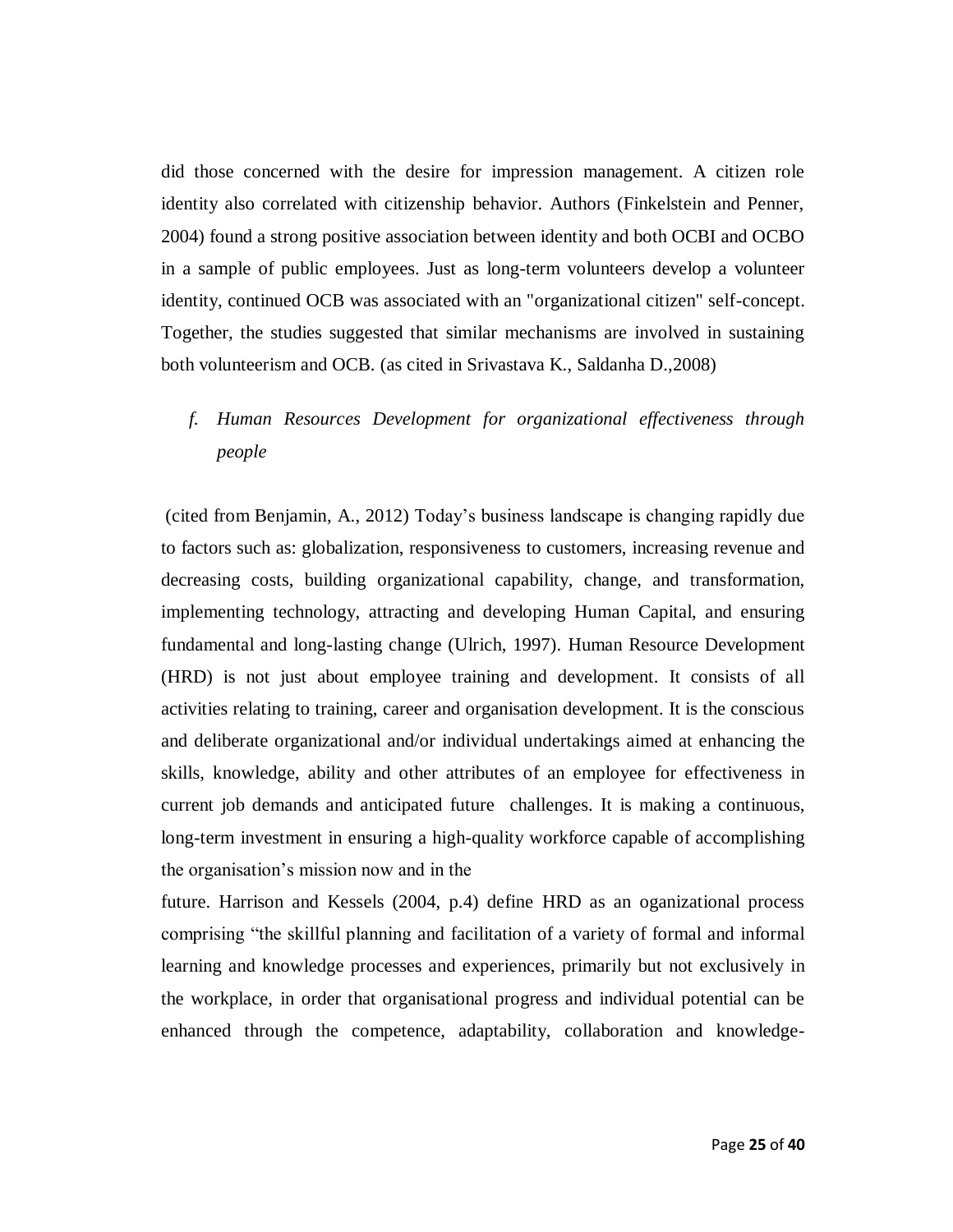creating activity of all who work for the organisation." Swanson (1995) sees HRD as a process aimed at performance improvement by developing and unleashing human expertise through organisation development and personnel training and development. Rao (1985) elaborately define HRD as "a process by which the employees of an organisation are helped, in a continuous, planned way, to: acquire or sharpen capabilities required to perform various functions associated with their present or expected future roles; develop their general capabilities as individuals and discover and exploit their own inner potential for their own and/or organisational development purposes; develop an organisational culture in which the supervisor-subordinate relationships, teamwork, and collaboration among sub-units are strong and contribute to the professional well being, motivation and pride of employees."

Human Resource Development (HRD) was also defined as "a set of systematic and planned activities designed by an organization to provide its members with the opportunities to learn necessary skills to meet current and future job demands" (Werner and DeSimone, 2006 p.5). Werner and DeSimone described HRD as a function of HRM. But Rao (1995) opined that the scope of HRD is extended, at one side, to developing competencies of human resource by enhancing knowledge, building skill, changing attitude and teaching values, and at other side, creation of conditions through public policy, programs and other interventions to help people to apply these competencies for their own and others' benefits and making things happen. Stressing the ultimate goal of HRD in any country Bacchus (1992) posits that it is 'to improve the quality of life of all it's people and not merely concerned with providing necessary skills to individuals. The concept of HRD deals with many facets of development of individuals including their physical, intellectual, emotional, political, and spiritual aspects. In essence, HRD is tantamount to building competence, commitment and culture (Rao, 1990). In the era of intense competition, rapidly changing technology, uncertainty, high customer expectations and demand, organisations cannot affort to trivialise the capability development of their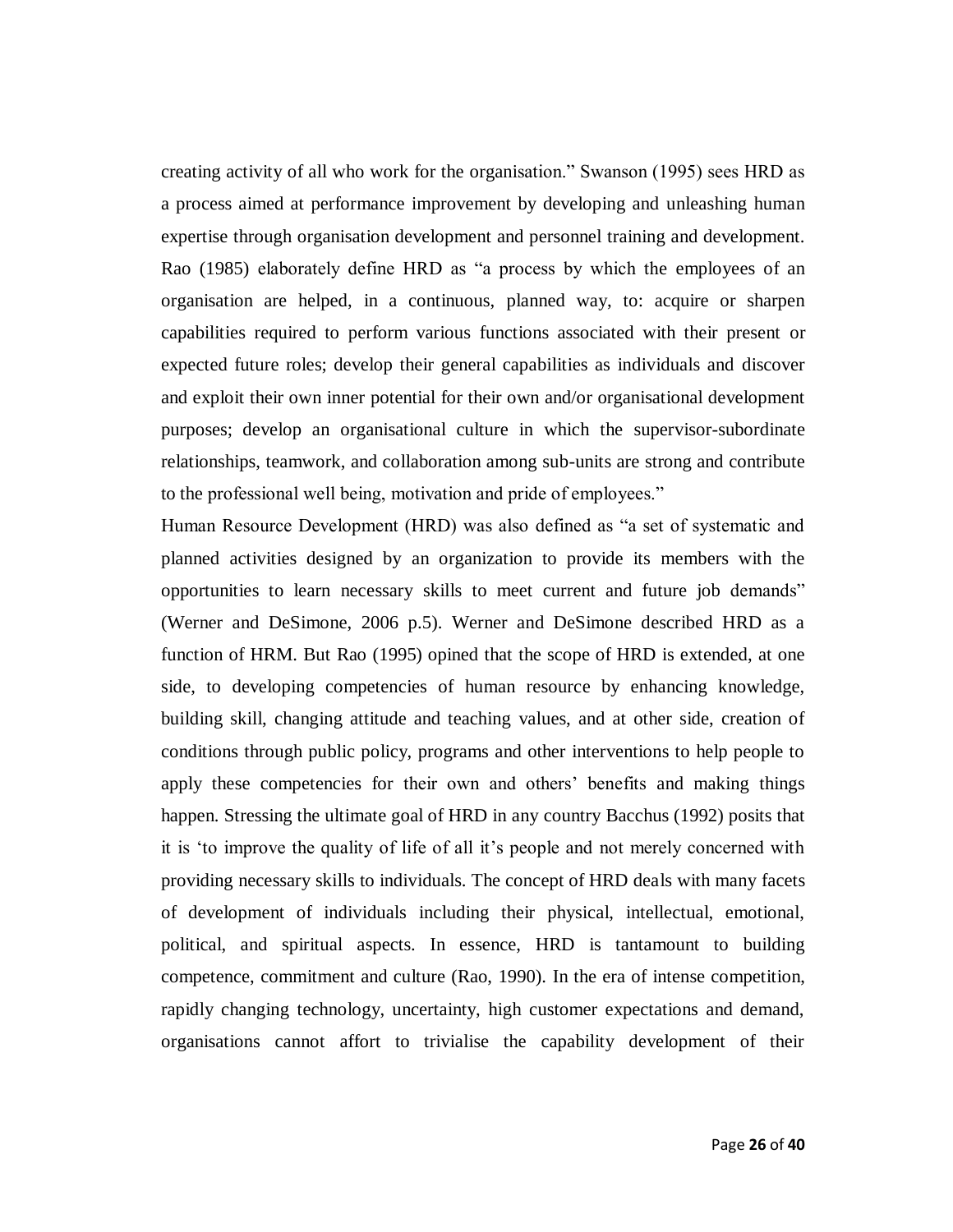employees. As stated by Dag Hammarskjöld, "fundamentally man is the key to all problems, not money. Funds are valuable only when used by trained, experienced, and devoted men and women. Such people, on the other hand, can work miracles even with small resources and draw wealth out of a barren land (UN 1995, p.3). Since HR is the major source of sustainable competitive advantage it should be strategically developed to meet current and future challenges. The effectiveness of organisations in developing their workforce largely depends on the prevailing developmental climate within the organisations.

Developing Role Efficacy has been referred to as one of the interventions of Human Resources Development. (Acharya, V., Siddharth, N., 2007). HRD is a continuous and dynamic process in organizations. Dynamic people can build dynamic organizations. Hyde, A.M., Pethe, S., (2005)

The authors explore whether Role efficacy has a positive significant effect as an correlate to OCB and arrive at the hypothesis for this study being

*H1: There is a significant positive relationship between Role Efficacy and Organizational citizenship Behavior*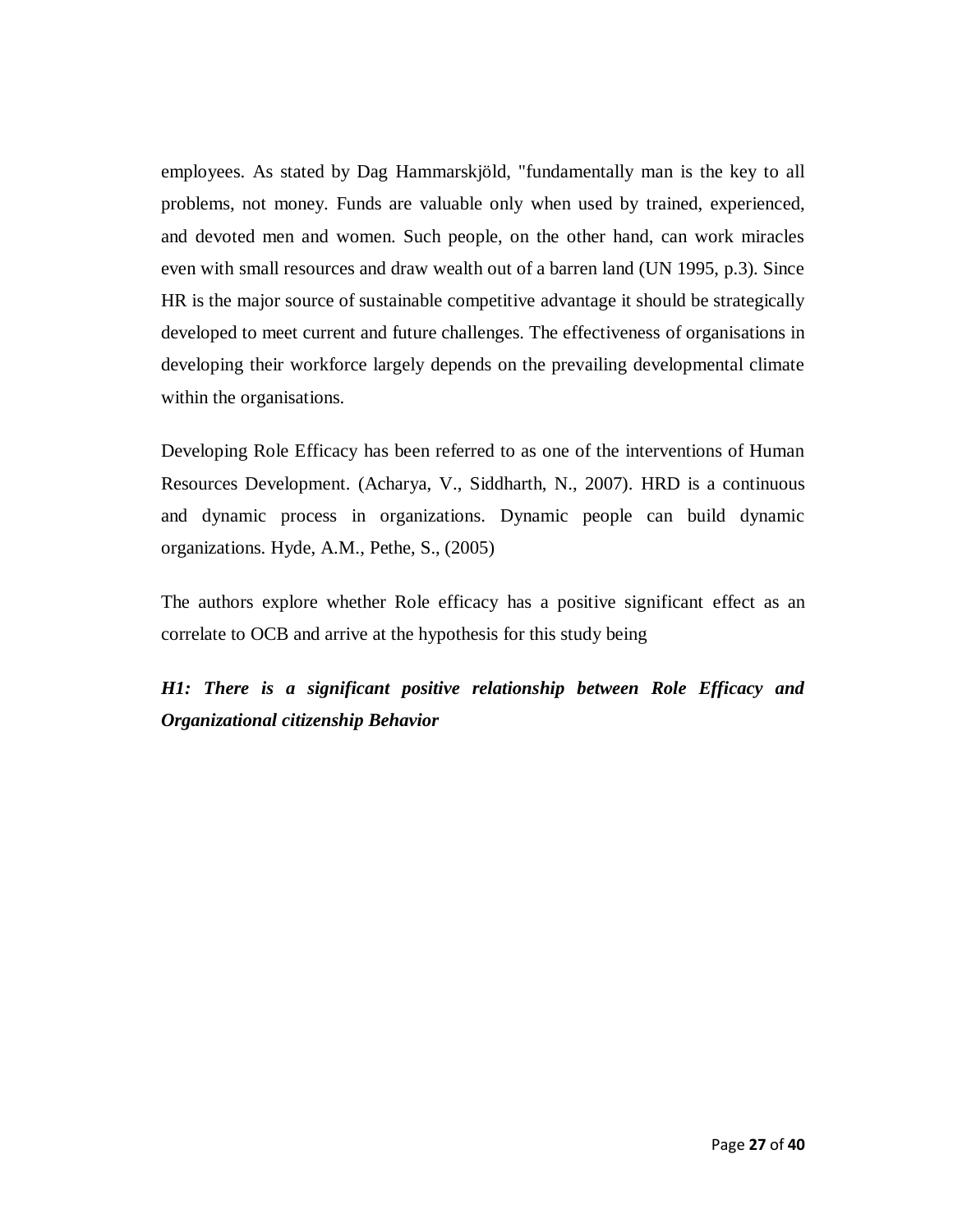### 3. **Gaps in Literature and Need of the study**

Service based organizations, such as Healthcare, require individuals with high role efficacy. As per Todd, (2003), OCB can be affected by instilling in employees a perception of expertise in their job tasks, employees with higher role efficacy, show growth orientation, attitudinal commitment, positive and approach behaviour. They also tend to feel more satisfied with life, with their jobs and organizational role in general (Surti and Sen**,** 1982-1983). Research suggests that several studies on OCB have highlighted the relationship between OCB and Role Clarity, Role Conflict and Role Ambiguity. Role Conflict and Role Ambiguity are negatively related to Role Efficacy and also to Organizational Citizenship Behavior. However, in globally published literature, there is no research to find out the relationship that exists between Role Efficacy and Organizational Citizenship Behavior in the Healthcare Industry in India. The authors attempt to study whether Role Efficacy is an correlate to and has a positive significant relationship with Organizational Citizenship Behavior.

#### **4. Methodology**

This study was exploratory and was conducted among the employees of an organization in the field of healthcare, that catered exclusively to maternity and child care. The organization was situated at Bangalore in India. Data was obtained through primary research. The technique adopted for the purpose of the research was convenience sampling technique. A total of 31 female nursing staff participated in the process which included both the nurses as well as the supervisors.

The questionnaire method was adopted to collect the data. Two questionnaires were administered, one to the nursing staff and other one was responded to by the supervisors.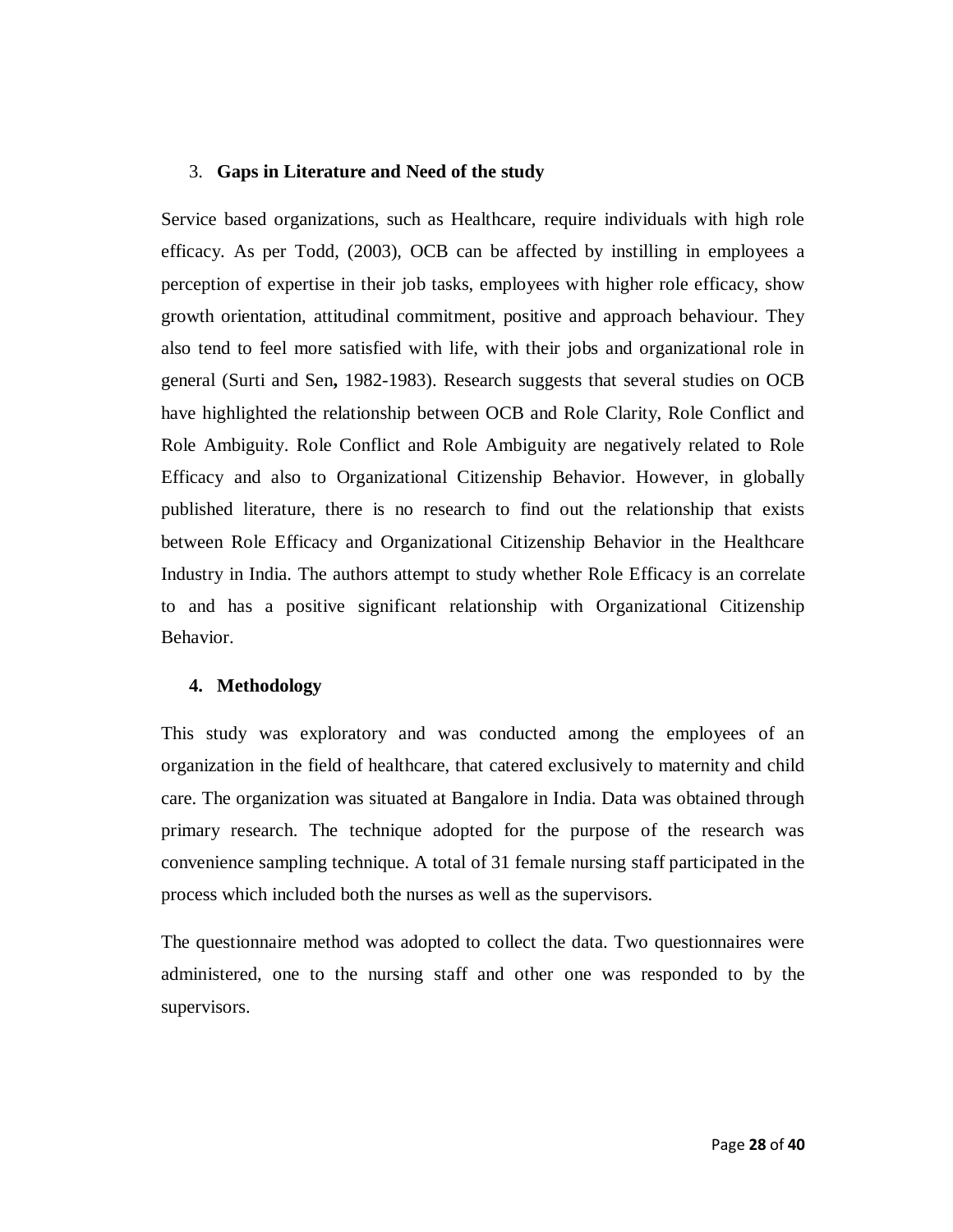- Role Efficacy Scale developed by Pareek, Udai (2002) was responded to by the nurses
- Organizational citizenship Behavior items were responded to by the supervisors. Of these items, those related to dimensions of Courtesy, Sportsmanship and Civic behaviour were adapted from as cited in Aykler, (2011) and those on Helping (referred to as Altruism in this study) and Conscientiousness were adapted from MacKenzie, Podsakoff, Fetter, (1993). Minor changes of her for his/her and nursing/nurses were made. For each of the employees, this was responded to by their immediate supervisors. This is in line with directions for future research from other studies where it is indicated that for the assessment of OCB future research should aim at gaining independent assessments (Bentein et al. 2002; Chen & Francesco 2003) such as the use of either supervisor rating or direct observation of OCB. Kumar, K., Bakhshi, A., (2009)

According to Bhakshi., A., et.al., (2011), demographic variables show no significant impact on the Organizational citizenship behavior. Alotaibi (2001) also found that none of the demographic variables such as age and gender correlated with OCB. Schappe's (1998) also found no significant correlation between age, gender and OCB.

In this study, variables of experience and age we collected from the respondents.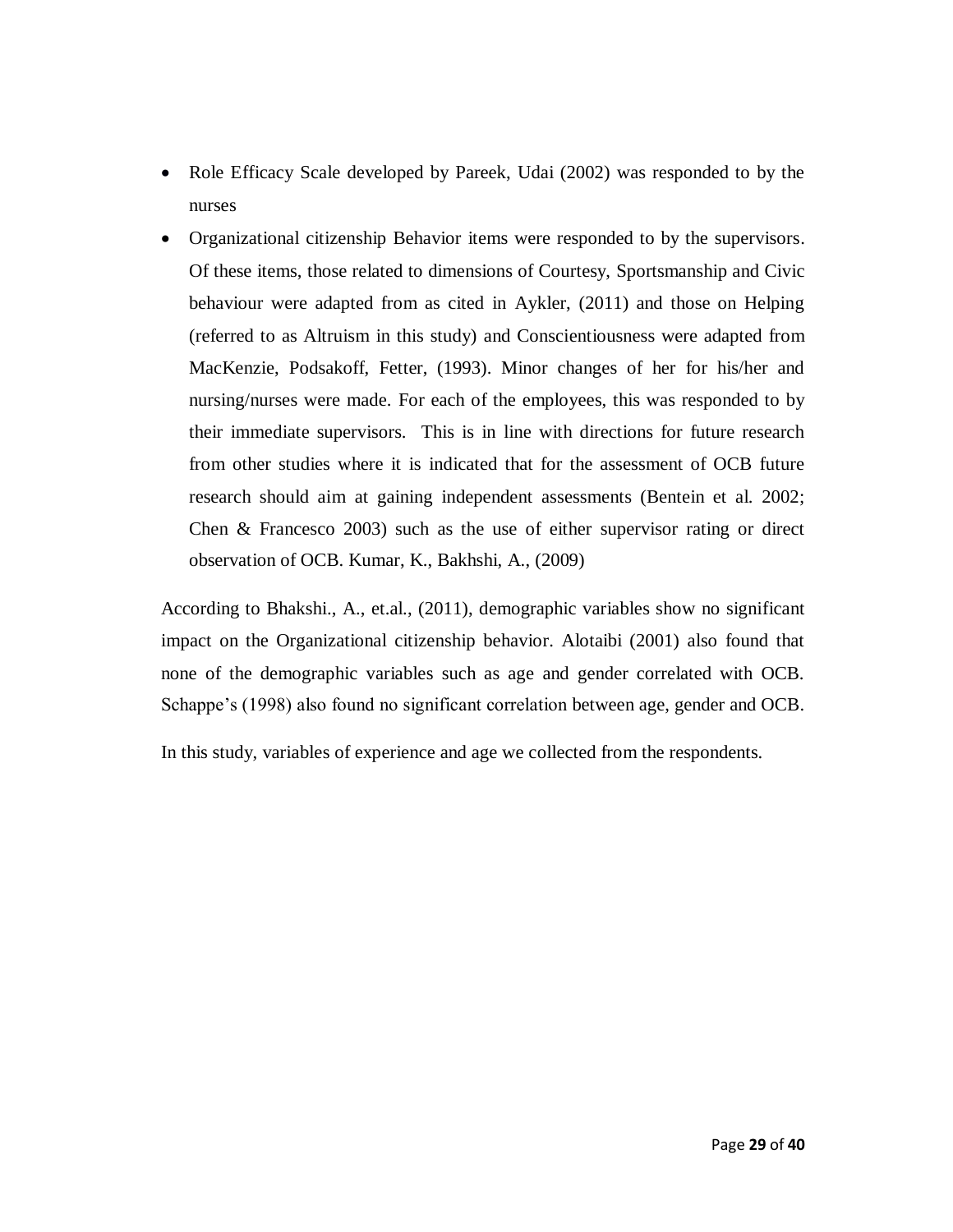# **5. Results of the study**

Descriptive statistics

The table below indicates the descriptive statistics for the five dimensions of OCB and the total of these five dimensions is indicated as OCB

| <b>Descriptive Statistics</b> |    |         |         |       |                |  |  |
|-------------------------------|----|---------|---------|-------|----------------|--|--|
|                               | N  | Minimum | Maximum | Mean  | Std. Deviation |  |  |
| Courtesy                      | 31 | 10      | 20      | 16.00 | 2.556          |  |  |
| Altruism                      | 31 | 8       | 15      | 11.26 | 1.843          |  |  |
| Sportsmanship                 | 31 | 19      | 44      | 25.97 | 5.003          |  |  |
| Civic                         | 31 | 8       | 15      | 10.65 | 2.244          |  |  |
| Conscientiousness             | 31 | 9       | 15      | 11.87 | 1.607          |  |  |
| <b>OCB</b>                    | 31 | 54      | 100     | 75.74 | 9.338          |  |  |
| Valid N (listwise)            | 31 |         |         |       |                |  |  |

**Table 1. Descriptive statistics of dimensions of OCB and OCB**

Page **30** of **40**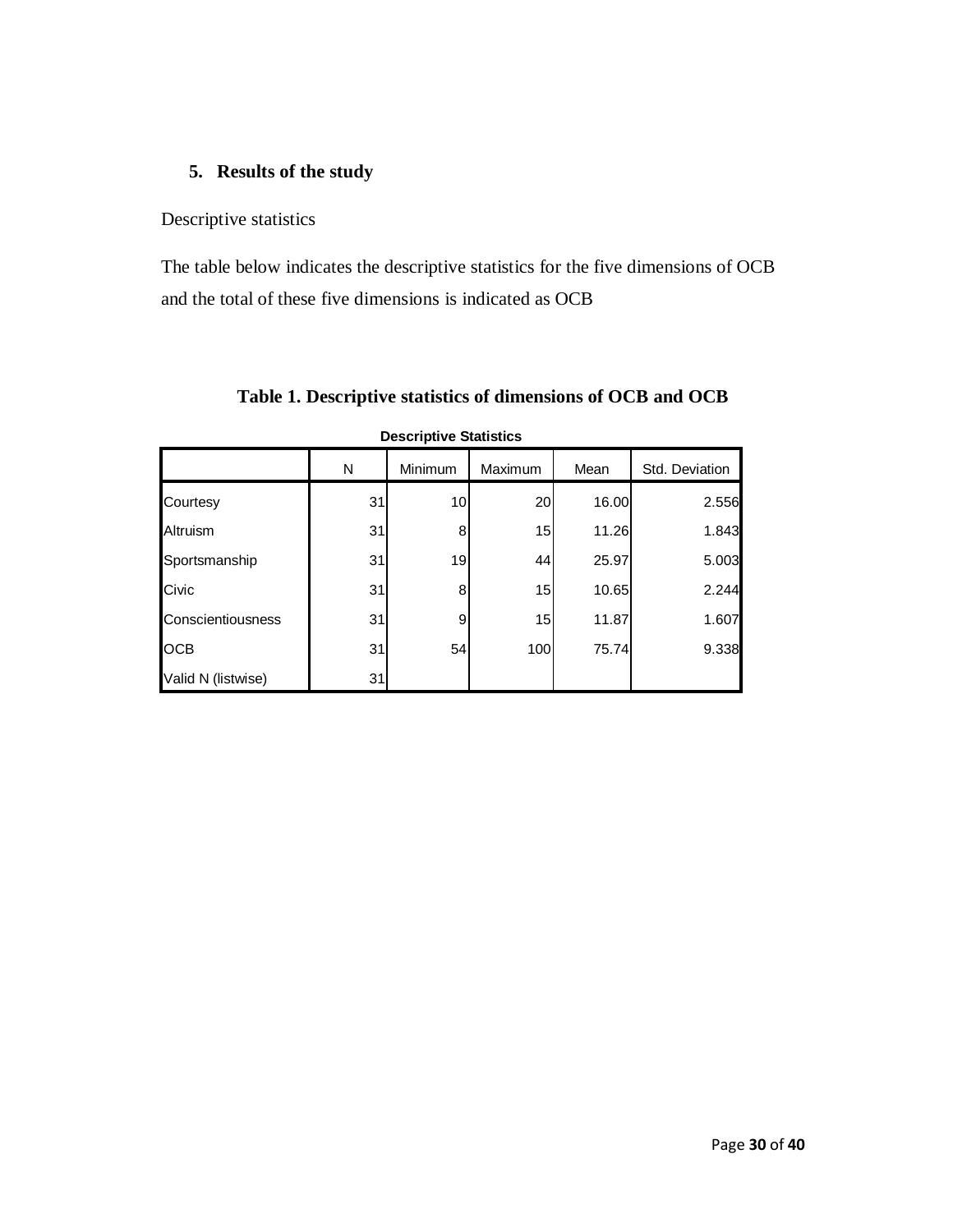The table below indicates the descriptive statistics for the ten dimensions of Role Efficacy, the total of the ten dimensions and the Role Efficacy Index computed as per Pareek, U, (2002).

# **Table 2. Descriptive statistics of dimensions of Role efficacy, totals of dimensions and Role Efficacy Index**

| Descriptive Statistics |    |         |         |       |                |  |  |
|------------------------|----|---------|---------|-------|----------------|--|--|
|                        | N  | Minimum | Maximum | Mean  | Std. Deviation |  |  |
| Centrality             | 31 | 2       | 4       | 2.90  | .870           |  |  |
| Integration            | 31 | 0       | 4       | 3.45  | 1.207          |  |  |
| Proactivity            | 31 | $-2$    | 4       | 1.94  | 1.315          |  |  |
| Creativity             | 31 | 0       | 4       | 3.10  | .870           |  |  |
| <b>Rlink</b>           | 31 |         | 4       | 3.42  | 1.025          |  |  |
| Hiprel                 | 31 | $-2$    | 4       | 2.45  | 1.710          |  |  |
| Superordination        | 31 | 0       | 4       | 2.48  | 1.458          |  |  |
| Influence              | 31 |         | 4       | 2.45  | .810           |  |  |
| Growth                 | 31 |         | 4       | 3.32  | .871           |  |  |
| Confrontation          | 31 |         | 4       | 3.55  | .675           |  |  |
| Total                  | 31 | 16      | 38      | 29.06 | 5.202          |  |  |
| <b>REI</b>             | 31 | 60      | 97      | 81.77 | 8.701          |  |  |
| Valid N (listwise)     | 31 |         |         |       |                |  |  |

| <b>Descriptive Statistics</b> |  |
|-------------------------------|--|
|-------------------------------|--|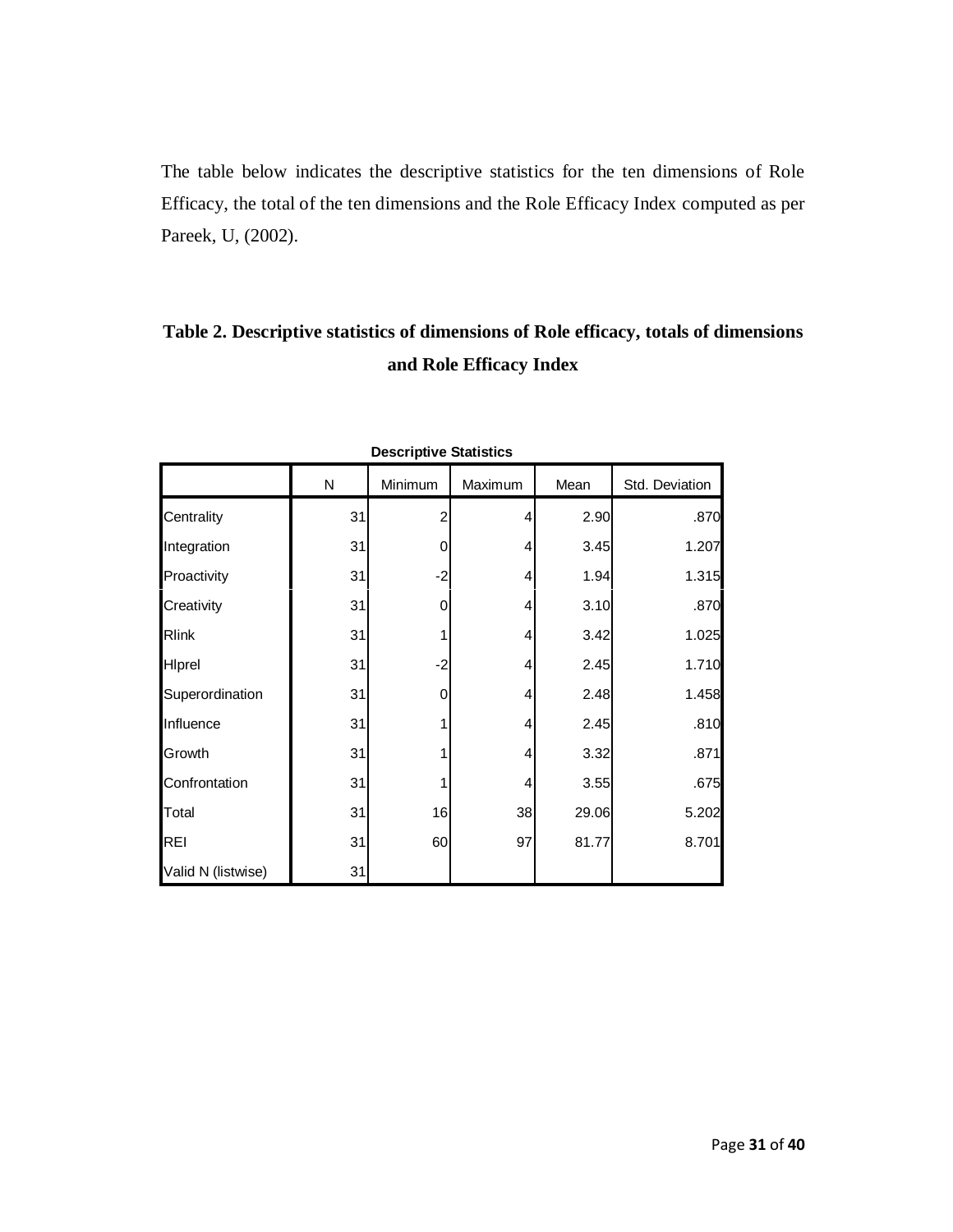|                   |                                                                                                                             |              | Correlations      |                |                |                 |                |
|-------------------|-----------------------------------------------------------------------------------------------------------------------------|--------------|-------------------|----------------|----------------|-----------------|----------------|
|                   |                                                                                                                             | Courtesy     | Altruism          | Sportsmanship  | Civic          | Conscientiousne | <b>OCB</b>     |
| Centrality        | <b>Pearson Correlation</b>                                                                                                  | 0.015        | 0.162             | $-0.169$       | $-0.155$       | SS<br>$-0.057$  | $-0.102$       |
|                   | Sig. (1-tailed)                                                                                                             | 0.468        | 0.193             | 0.181          | 0.203          | 0.381           | 0.293          |
|                   | Ν                                                                                                                           | 31           | 31                | 31             | 31             | 31              | 31             |
| Integration       | Pearson Correlation                                                                                                         | $.313*$      | $-0.069$          | 0.102          | 0.098          | 0.117           | $-0.001$       |
|                   | Sig. (1-tailed)                                                                                                             | 0.043        | 0.356             | 0.293          | 0.3            | 0.265           | 0.498          |
|                   | Ν                                                                                                                           | 31           | 31                | 31             | 31             | 31              | 31             |
| Proactivity       | <b>Pearson Correlation</b>                                                                                                  | $-0.02$      | 0.145             | $-0.127$       | 0.15           | 0.296           | 0.042          |
|                   | Sig. (1-tailed)                                                                                                             | 0.458        | 0.219             | 0.248          | 0.21           | 0.053           | 0.411          |
|                   | Ν                                                                                                                           | 31           | 31                | 31             | 31             | 31              | 31             |
| Creativity        | <b>Pearson Correlation</b>                                                                                                  | 0.105        | 0.129             | $-0.045$       | 0.069          | 0.128           | 0.069          |
|                   | Sig. (1-tailed)                                                                                                             | 0.287        | 0.244             | 0.405          | 0.355          | 0.246           | 0.356          |
|                   | Ν                                                                                                                           | 31<br>0      | 31<br>0.064       | 31<br>$-0.205$ | 31<br>0.096    | 31<br>$-0.067$  | 31<br>$-0.086$ |
| Rlink             | Pearson Correlation                                                                                                         | 0.5          | 0.366             | 0.134          | 0.304          | 0.36            | 0.323          |
|                   | Sig. (1-tailed)<br>Ν                                                                                                        | 31           | 31                | 31             | 31             | 31              | 31             |
| Hiprel            | Pearson Correlation                                                                                                         | 0.252        | $-0.006$          | 0.197          | $-0.044$       | $-0.112$        | 0.143          |
|                   | Sig. (1-tailed)                                                                                                             | 0.086        | 0.486             | 0.145          | 0.408          | 0.275           | 0.221          |
|                   | Ν                                                                                                                           | 31           | 31                | 31             | 31             | 31              | 31             |
| Superordination   | Pearson Correlation                                                                                                         | $\mathbf{0}$ | 0.25              | $-0.062$       | 0.156          | 0.084           | 0.068          |
|                   | Sig. (1-tailed)                                                                                                             | 0.5          | 0.088             | 0.371          | 0.201          | 0.326           | 0.358          |
|                   | N                                                                                                                           | 31           | 31                | 31             | 31             | 31              | 31             |
| Influence         | Pearson Correlation                                                                                                         | 0.225        | 0.299             | 0.275          | $.366*$        | $.328*$         | $.413*$        |
|                   | Sig. (1-tailed)                                                                                                             | 0.111        | 0.051             | 0.067          | 0.021          | 0.036           | 0.011          |
|                   | Ν                                                                                                                           | 31           | 31                | 31             | 31             | 31              | 31             |
| Growth            | Pearson Correlation                                                                                                         | 0.225        | 0.154             | $-0.135$       | 0.231          | 0.197           | 0.109          |
|                   | Sig. (1-tailed)                                                                                                             | 0.112        | 0.204             | 0.234          | 0.106          | 0.144           | 0.28           |
|                   | Ν                                                                                                                           | 31           | 31                | 31             | 31             | 31              | 31             |
| Confrontation     | Pearson Correlation                                                                                                         | 0.039        | 0.07              | $-.370*$       | $-0.197$       | 0.006           | $-0.22$        |
|                   | Sig. (1-tailed)                                                                                                             | 0.418        | 0.354             | 0.02           | 0.144          | 0.487           | 0.117          |
|                   | Ν                                                                                                                           | 31           | 31                | 31             | 31             | 31              | 31             |
| Total             | <b>Pearson Correlation</b>                                                                                                  | 0.103        | 0.231             | $-0.065$       | 0.165          | 0.172           | 0.108          |
|                   | Sig. (1-tailed)                                                                                                             | 0.291        | 0.105             | 0.364          | 0.188          | 0.177           | 0.281          |
|                   | Ν                                                                                                                           | 31           | 31                | 31             | 31             | 31              | 31             |
| rei               | Pearson Correlation                                                                                                         | 0.099        | 0.232             | $-0.07$        | 0.156          | 0.169           | 0.102          |
|                   | Sig. (1-tailed)                                                                                                             | 0.298        | 0.104             | 0.354          | 0.201          | 0.181           | 0.292          |
|                   | N                                                                                                                           | 31           | 31                | 31             | 31             | 31              | 31             |
| Age               | Pearson Correlation                                                                                                         | $-342*$      | $-0.181$<br>0.164 | 0.049          | 0.087<br>0.322 | 0.046<br>0.403  | $-0.075$       |
|                   | Sig. (1-tailed)<br>Ν                                                                                                        | 0.03<br>31   | 31                | 0.397<br>31    | 31             | 31              | 0.345<br>31    |
| Experience        | <b>Pearson Correlation</b>                                                                                                  | 0.015        | $-0.02$           | 0.015          | $.308*$        | 0.111           | 0.101          |
|                   | Sig. (1-tailed)                                                                                                             | 0.469        | 0.457             | 0.469          | 0.046          | 0.275           | 0.294          |
|                   | Ν                                                                                                                           | 31           | 31                | 31             | 31             | 31              | 31             |
| Courtesy          | Pearson Correlation                                                                                                         | 1            | 0.276             |                | $0.149$ .418** | $.390*$         | $.575***$      |
|                   | Sig. (1-tailed)                                                                                                             |              | 0.066             | 0.213          | 0.01           | 0.015           | 0              |
|                   | Ν                                                                                                                           | 31           | 31                | 31             | 31             | 31              | 31             |
| <b>Altruism</b>   | <b>Pearson Correlation</b>                                                                                                  |              | 1                 | $0.037$ .369*  |                | $.315*$         | $.436**$       |
|                   | Sig. (1-tailed)                                                                                                             |              |                   | 0.422          | 0.02           | 0.042           | 0.007          |
|                   | N                                                                                                                           |              | 31                | 31             | 31             | 31              | 31             |
| Sportsmanship     | Pearson Correlation                                                                                                         |              |                   | 1              | $.530**$       | $.443**$        | $.787**$       |
|                   | Sig. (1-tailed)                                                                                                             |              |                   |                | 0.001          | 0.006           | $\mathbf 0$    |
|                   | Ν                                                                                                                           |              |                   | 31             | 31             | 31              | 31             |
| Civic             | <b>Pearson Correlation</b>                                                                                                  |              |                   |                |                | $1.772**$       | $.845***$      |
|                   | Sig. (1-tailed)                                                                                                             |              |                   |                |                | 0               | 0              |
|                   | N                                                                                                                           |              |                   |                | 31             | 31              | 31             |
| Conscientiousness | <b>Pearson Correlation</b>                                                                                                  |              |                   |                |                |                 | $1.764**$      |
|                   | Sig. (1-tailed)                                                                                                             |              |                   |                |                |                 | 0              |
|                   | Ν                                                                                                                           |              |                   |                |                | 31              | 31             |
| OCB               | <b>Pearson Correlation</b>                                                                                                  |              |                   |                |                |                 | 1              |
|                   | Sig. (1-tailed)                                                                                                             |              |                   |                |                |                 |                |
|                   | Ν                                                                                                                           |              |                   |                |                |                 | 31             |
|                   | *. Correlation is significant at the 0.05 level (1-tailed).<br>**. Correlation is significant at the 0.01 level (1-tailed). |              |                   |                |                |                 |                |

# **Table 3. Inter dimension correlations**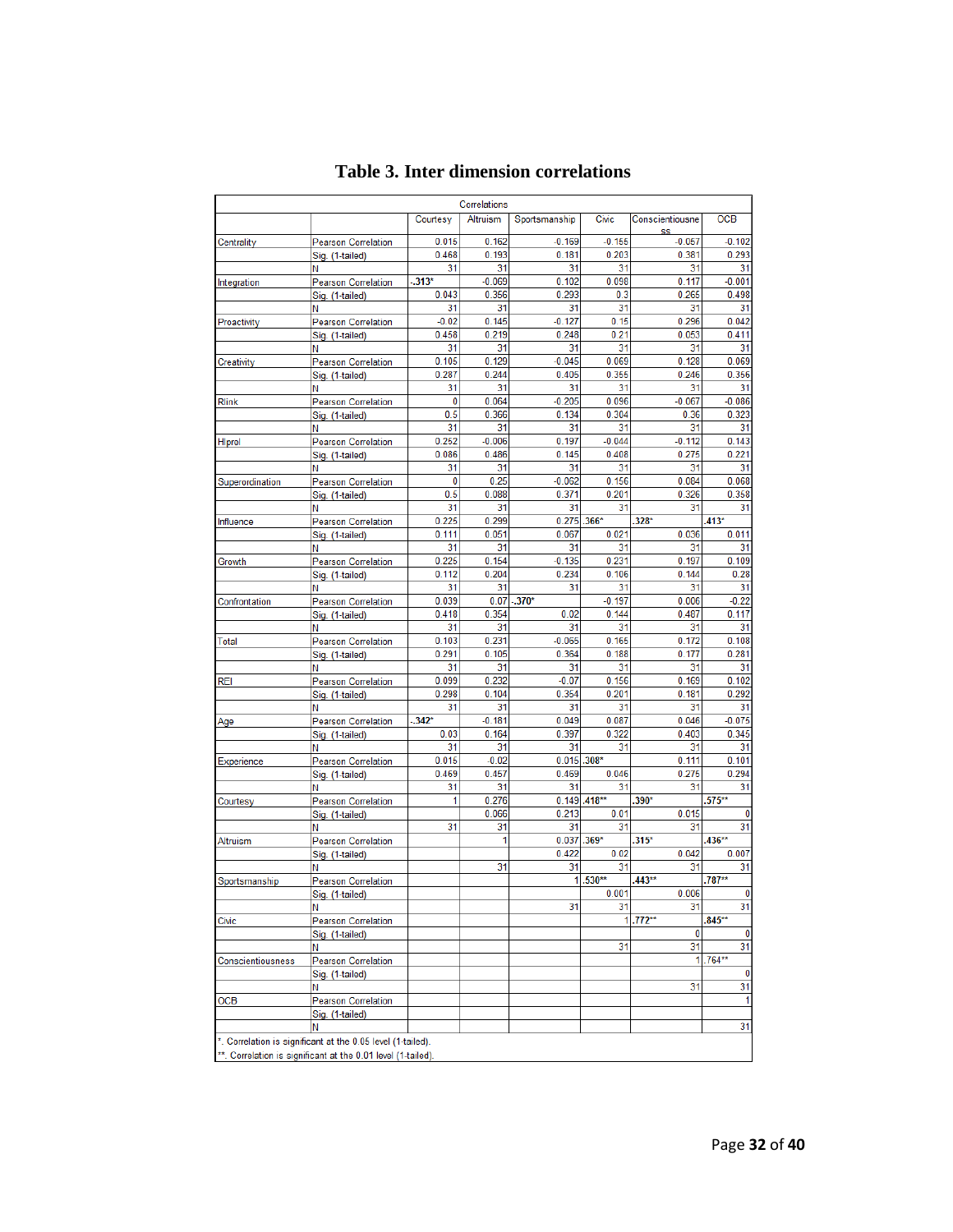#### **6. Discussion of results**

The correlation between Role Efficacy Index (REI) and overall OCB is positive, but not significant when tested using a one-tailed test. Hypothesis H1 stands rejected.

However, there are a few correlations that the authors discuss since these have interesting implications.

Integration and Courtesy are significantly negatively correlated. This could be due to the nature of the role being perceived as primarily being of a technical nature and of an individual contributor, rather than one that is linked to the organization.

Confrontation and sportsmanship are significantly negatively correlated. This could possibly be attributed to the fact that the supervisors who provided feedback could have viewed confrontation of issues as non-sportsmanship behaviours.

Influence is significantly positively correlated to Civic behaviours. This could possibly imply that those who perceive their roles as allowing them to influence, tend to exhibit civic behaviours since those behaviours could stand a chance of achieving change through influence.

Influence is also significantly positively correlated to Conscientiousness. This could possibly imply that those who perceive their roles as allowing them to influence, tend to exhibit behaviours of Conscientiousness (which could be through their co-workers observing them).

Among the demographic variables collected, Courtesy was significantly negatively co-related with age. This is possibly due to India's culture being high in Power-Distance as discussed by Hofstede (2009). Also, Civic virtue behaviours were significantly positively co-related to experience.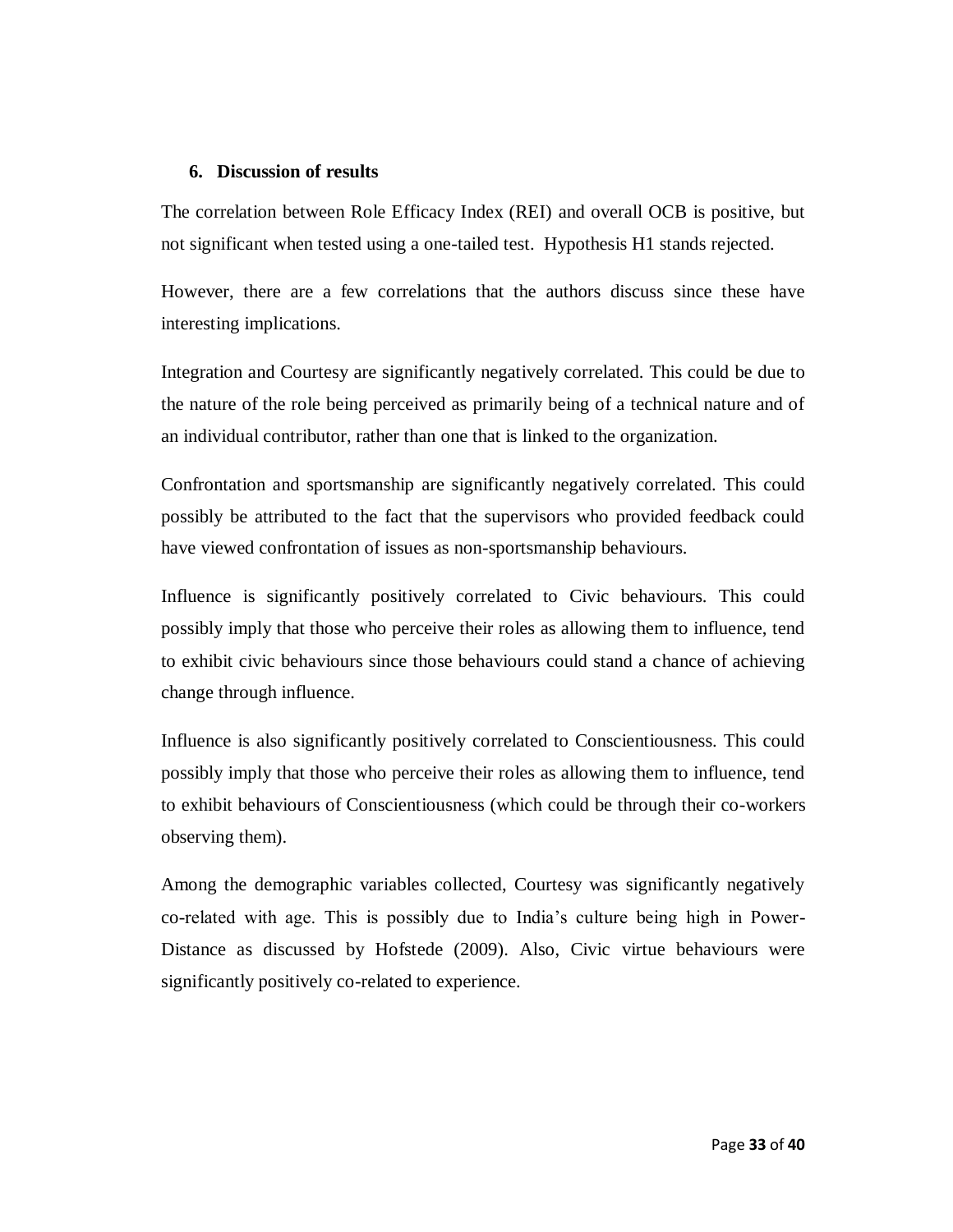#### **7. Implications of the study**

According to Schyns, the supervisor often has the discretion to offer valuable job assignments to employees; these provide a potential for enactive attainment, or actual success experiences. Pellegrini and Scandura (2006) and Schyns et al. (2005) tested this possibility directly. They found that leaders are more likely to provide beneficial delegation opportunities to workers with whom they have a high quality Leader Member Exchange (LMX) relationship. This may also provide effective learning opportunities for workers (Walumbwa et al., 2009). For a second source of influence (cf., Bandura, 1986), a boss may demonstrate or model effective performance for the subordinate, thereby providing vicarious experience. In this regard, Schyns (2004) maintains that high LMX leaders often model effective conduct for their workers. Consistent with this, Kramer (1995) found that supervisors interact more with their subordinates when they are in a high quality LMX relationship and less when the relationship is of lower quality, thereby providing more opportunities for modeling (see also Bauer & Green, 1996, and Murphy & Ensher, 1999). A third means by which LMX can increase self-efficacy is through verbal persuasion that boosts worker self-confidence. Schyns' (2004) model includes verbal persuasion as a relevant mechanism (Murphy and Ensher,1999, limit themselves to enactive mastery and vicarious experience). A fourth means by which LMX could potentially increase self-efficacy is through the use of affective arousal. For example, a supervisor might "fire up" an employee for future challenges. Bandura (1986) suggests that the benefits of affective arousal tend to be modest when compared to enactive mastery and vicarious experiences.

With a few dimensions of Role Efficacy indicating that they have a significant positive co-relation with a few dimensions of OCB in this study, it becomes worthwhile to consider whether supervisors can be trained to increase the role efficacy of subordinates and thus also have an additional positive impact on the organization through OCB of subordinates.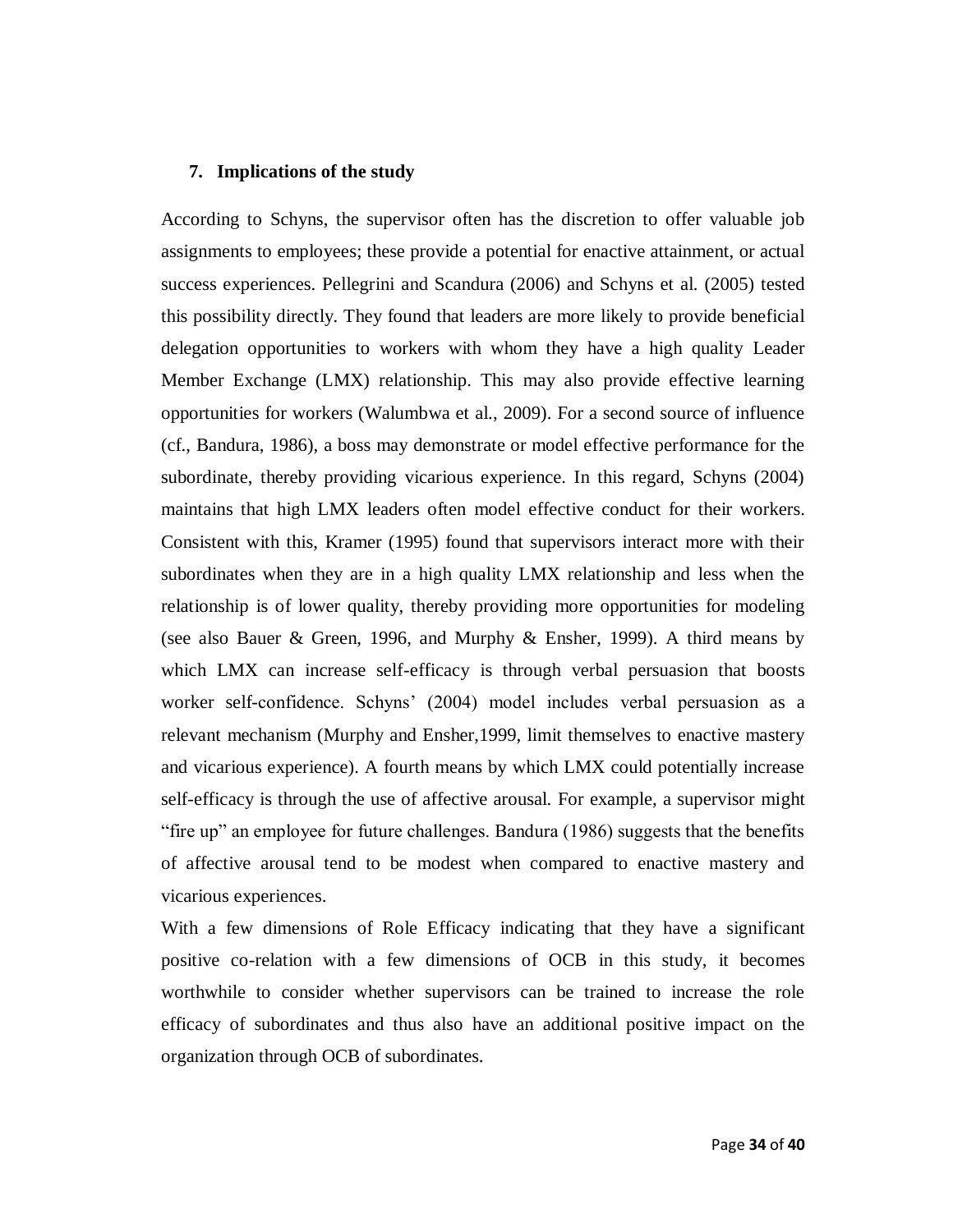# **8. Limitations of the Study**

The current study has the following limitations. First, the data for research was collected from one organisation in Bangalore and hence, the findings cannot be generalized to the Healthcare Industry in India. Second, the research employed convenience sampling to accomplish research objectives. For further research, simple random sampling is recommended to be used in order to increase the generalizability of the findings of the research. Third, the research focussed only on female nurses in the organisation.

## **9. Suggestions for future research**

The authors suggest that future research in this sector is carried out to study gender variations, generalizability across India and also explore any variations if a scale developed for OCB in India is used.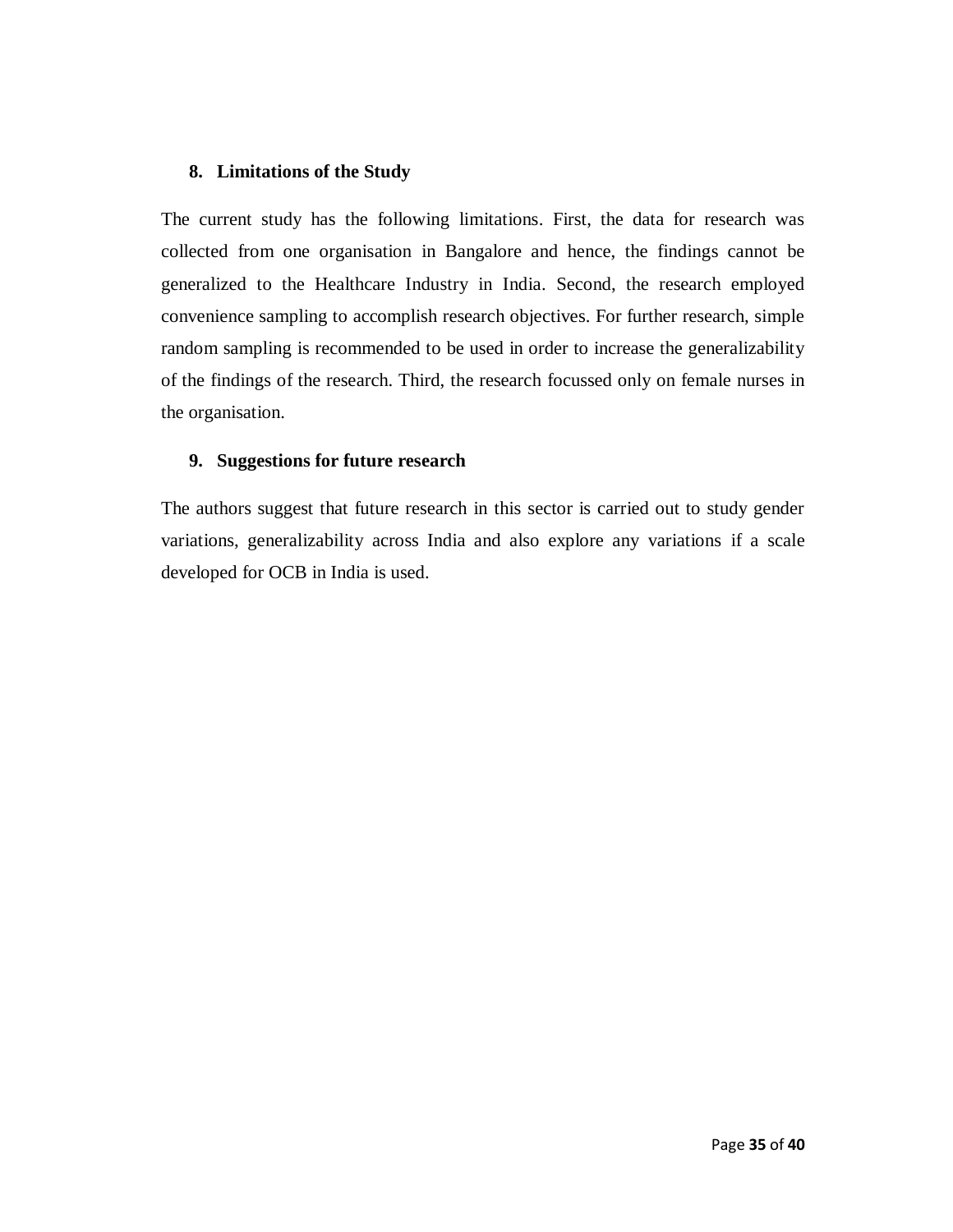### **10. Bibliography**

Acharya, V.U., Siddharth,N., (2007), A Business HR intervention using the concept of Organizational roles Experience sharing and exploratory findings, *Kaustubham*, **TISS** 

Ahmadi.A.A.S., Ahmadi, F., Tavreh, N*.*,( Mar2011), The relationship between organizational citizenship behavior and Burnout in public organization in west Azarbayejan province*, Interdisciplinary Journal of Contemporary Research in Business*, Vol. 2 Issue 11, p147-156, 10p, 1 Diagram, 2 Charts

Allameh, S.,M., Amiri, S., Asadi, A*.* ,(Sep2011), A Survey of Relationship between Organizational Commitments and Organizational Citizenship Behavior Case study: Regional Water Organization of Mazandaran Province*, Interdisciplinary Journal of Contemporary Research in Business,*Vol. 3 Issue 5, p360-368, 9p, 4 Charts

Aykler, J., (2010), The influence of personality factors on organizational citizenship behavior, BADWW Institute for change management and management development

Bakshi.A.,Sharma.A.D.,(2011), Organizational Commitment as predictor of Organizational Citizenship Behavior*, European Journal of Business and Management,* Vol 3, No.4

Benjamin, A., (2012), Human Resource Development Climate as a predictor of Citizenship behavior and voluntary turnover intentions in the banking sector, *International business research*, Vol.5, No. 1

Bhargava, Shivganesh and Rupashree B, (2009), Antecedents and consequences of work-family enrichment among Indian mangers. *Psychological Studies (September 2009)54: 213-225.*

Bhatnagar, J., Sandhu, S., (2005), Psychological Empowerment and Organisational Citizenship Behaviour (OCB) in 'IT' Managers: A Talent Retention Tool, *Indian Journal of Industrial Relations,* Vol. 40, No. 4 (Apr., 2005), pp. 449-469

Biswas, M*.,* Mar2010 *Vilakshan: The XIMB Journal of Management*, Vol. 7 Issue 1, p77-102, 26p, 1 Diagram, 5 Charts

Chahal, H., Mehta, S*.,*( Apr2011), Antecedents And Consequences Of Organisational Citizenship Behaviour (Ocb): A Conceptual Framework In Reference To Health Care Sector.*, Journal of Services Research*, Vol. 11 Issue 1, p25-44, 20p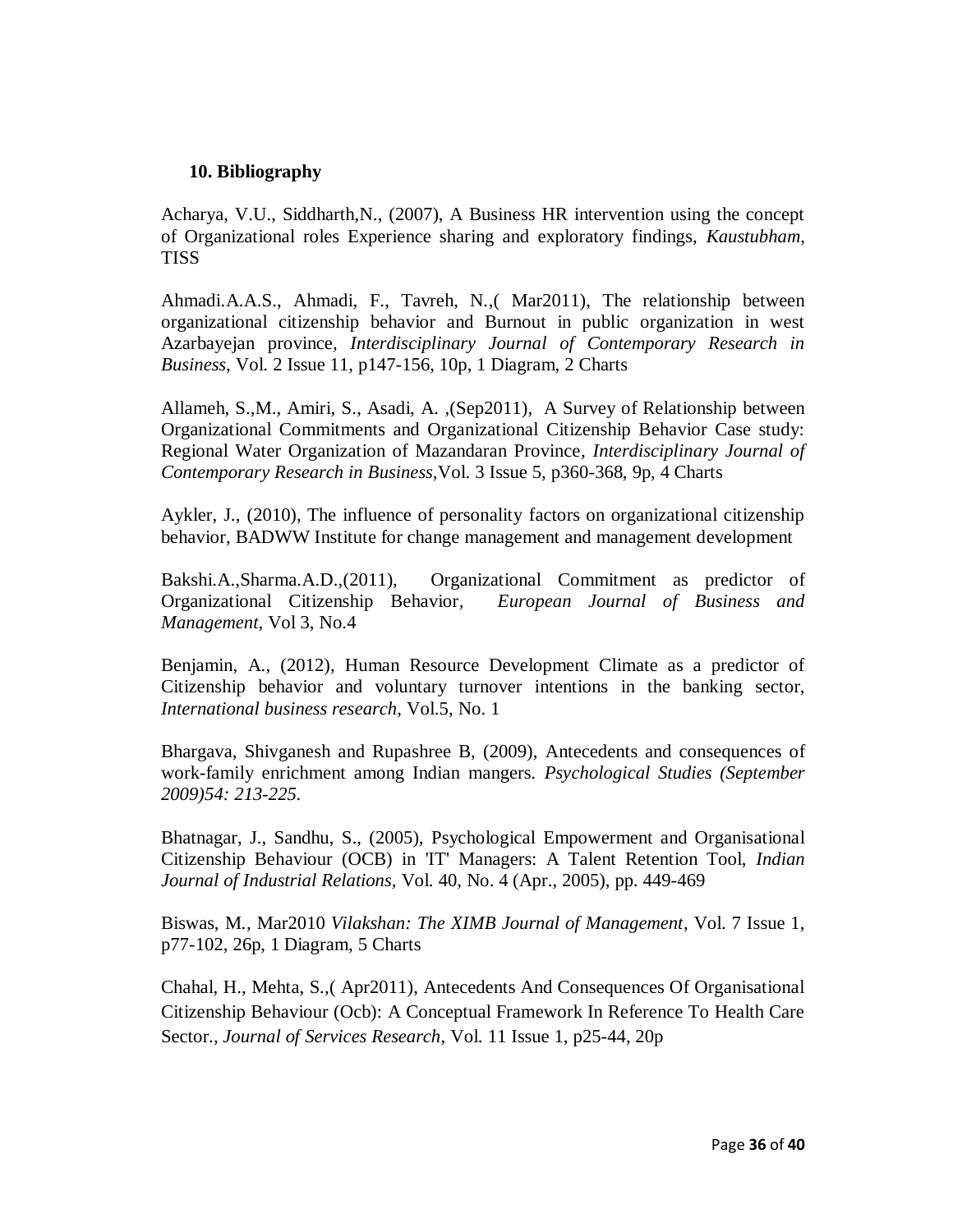Chaitanya, S.K., Tripathi, N., (2001), Dimensions of Organisational Citizenship Behaviour, *Indian Journal of Industrial Relations,* Vol. 37, No. 2 (Oct., 2001), pp. 217-230

Chien, M., A study to improve Organization Citizenship behaviours, The Overseas Chinese Institute of Technology

Chin.S.T.S.**,** Anantharaman**,** R**.** N**.** David, Y. K. T.*.***,(**2011), Emotional Intelligence and Organisational Citizenship Behaviour of Manufacturing Sector Employees: An Analysis. *Management (18544223)*, Vol. 6 Issue 2, p107-125, 19p, 7 Charts

Gunavathy, J. S., Indumathi, G.,(2011) *,*Leadership and Organization Citizenship Behaviour-A Study among Employees of a Civil Engineering Company, *BVIMR Management Edge*, Vol. 4 Issue 1, p66-81, 16p

Harif*.*A.R*.,*( May-Aug2005),A Test Of The Relationships Among Perceptions Of Justice, Job Satisfaction, Affective Commitment And Organizational Citizenship Behavior.*, Gadjah Mada International Journal of Business*, Vol. 7 Issue 2, p131-154, 24p

Hofstede, G. (2009, June). Dimensionalizing Cultures: The Hofstede Model in Context. *Online Readings in Psychology and Culture*. ©International Association for Cross-Cultural Psychology.

Hyde, A.M., Pethe, S., (2005), Impact of HRD Climate on Empowerment and Organization Citizenship Behavior, the IUP Journal of Organizational Behavior, July 2005

Ibrahim.A. B.,(2010) a correlation study of leader-member exchange and organizational citizenship behavior in a public sector organization, *Journal of Global Business & Economics*, Vol. 1 Issue 1, p62-78, 17p, 6 Charts

Khalid, S.A., et.al., (June 2009) ,Organizational Citizenship Behavior Factor Structure among Employees in Hotel Industry, International Journal of Psychological studies, Vol. 1, No. 1,

Krishnan, V.R., Arora, P., (2008), Determinants of Transformational Leadership and Organizational Citizenship Behaviour, Asia-Pacific Business Review, Vol. IV, No. 1, Jan-Mar 2008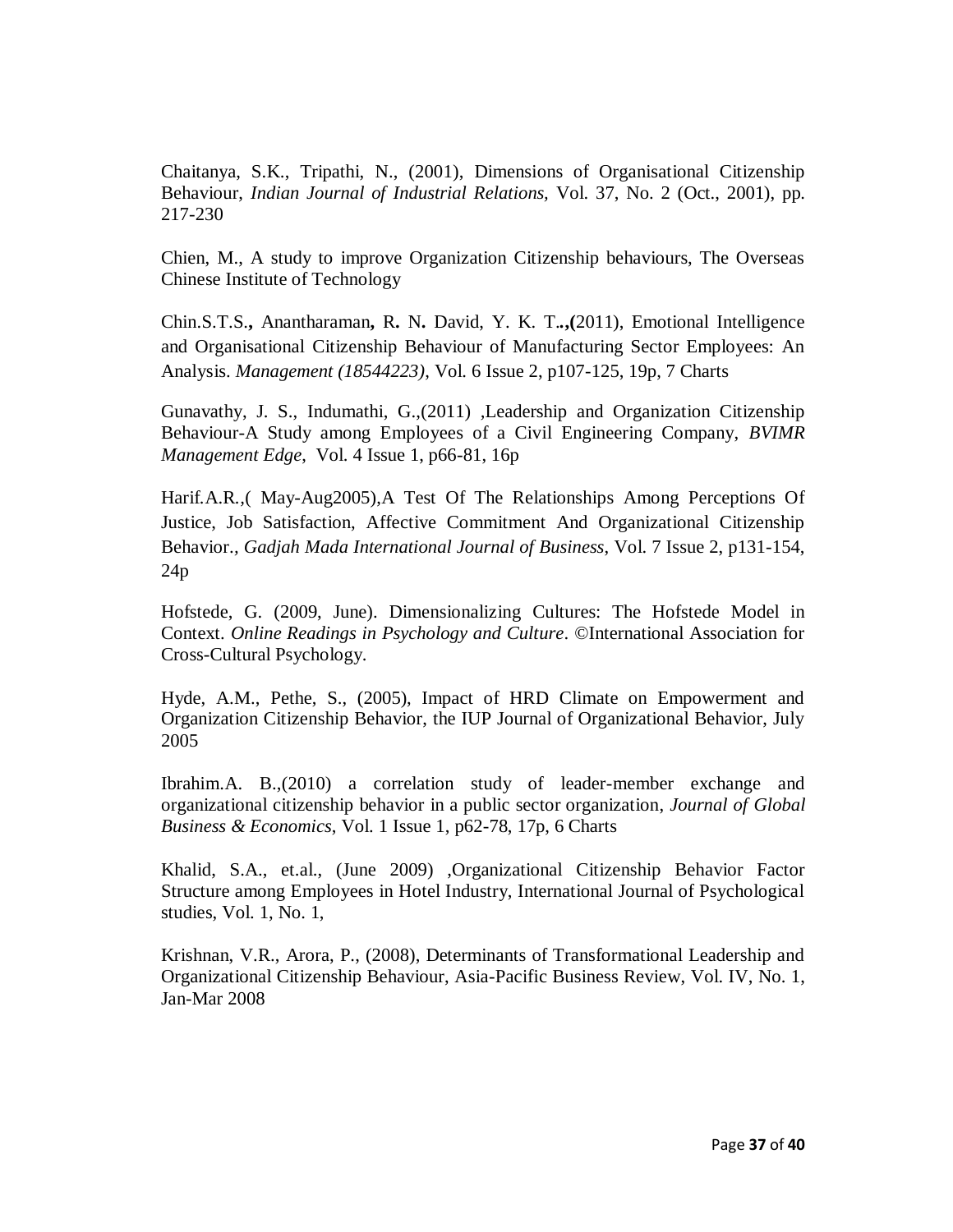Kumar, K., Bakhshi, A.,(July-Dec 2009), Organizational Citizenship Behavior in India: Development of a Scale, International Journal of Organisational Behaviour, Vol. 14, No. 1,: 14-25.

Lathalavanya, B., Thenmozhi, R., (Mar2011),Organizational Citizenship Behaviour Evaluating Organizational Efficiency and Success through Knowledge sharing, *Journal of Contemporary Management Research*, Vol. 5 Issue 1, p24-29, 6p, 1 Diagram, 3 Charts

MacKenzie, Scott B., Podsakoff. P. M.,Fetter, R*.,(*Jan93), The Impact of Organizational Citizenship Behavior on Evaluations of Salesperson Performance *Journal of Marketing*, , Vol. 57 Issue 1, p70-80, 11p, 3 Charts

Mohammad, J., Habib, Farzana Q.B., Adnan, M, (2010), Organizational Justice and Organizational Citizenship Behavior in Higher Education Institution., Alias, Bin*. Global Business & Management Research*, Vol. 2 Issue 1, p13-32, 20p, 1 Diagram, 11 Charts

Najari, Reza; Ahmadi, Freyedon; Habibitabar, Zainab*.,*(Jun2011), Study of relationship between personality and organizational citizenship behavior (OCB) in public organizations in Iran.*, Interdisciplinary Journal of Contemporary Research in Business*, Vol. 3 Issue 2, p472-483, 12p, 5 Diagrams, 4 Charts

Organ, D. W., Podsakoff, P. M., MacKenzie, S. B., (2006): Organizational Citizenship Behavior. It's nature, antecedents and consequences. Thousand Oaks, California: Sage.

Pandey, A., (Oct., 1995), "Role Efficacy and Role Stress Relationship : Some Experience with workers". *Indian Journal of Industrial Relations* , (Vol. 31, No. 2) pp. 193-210

Pareek, Udai (2002). Training instruments in HRD and OD. Tata McGraw-Hill Publications

Peng, Jei-Chen; Chiu, Su-Fen*.,* (Nov/Dec2010)*,*An Integrative Model Linking Feedback Environment and Organizational Citizenship Behavior, *Journal of Social Psychology*, , Vol. 150 Issue 6, p582-607, 26p, 2 Diagrams, 3 Charts; DOI: 10.1080/00224540903365455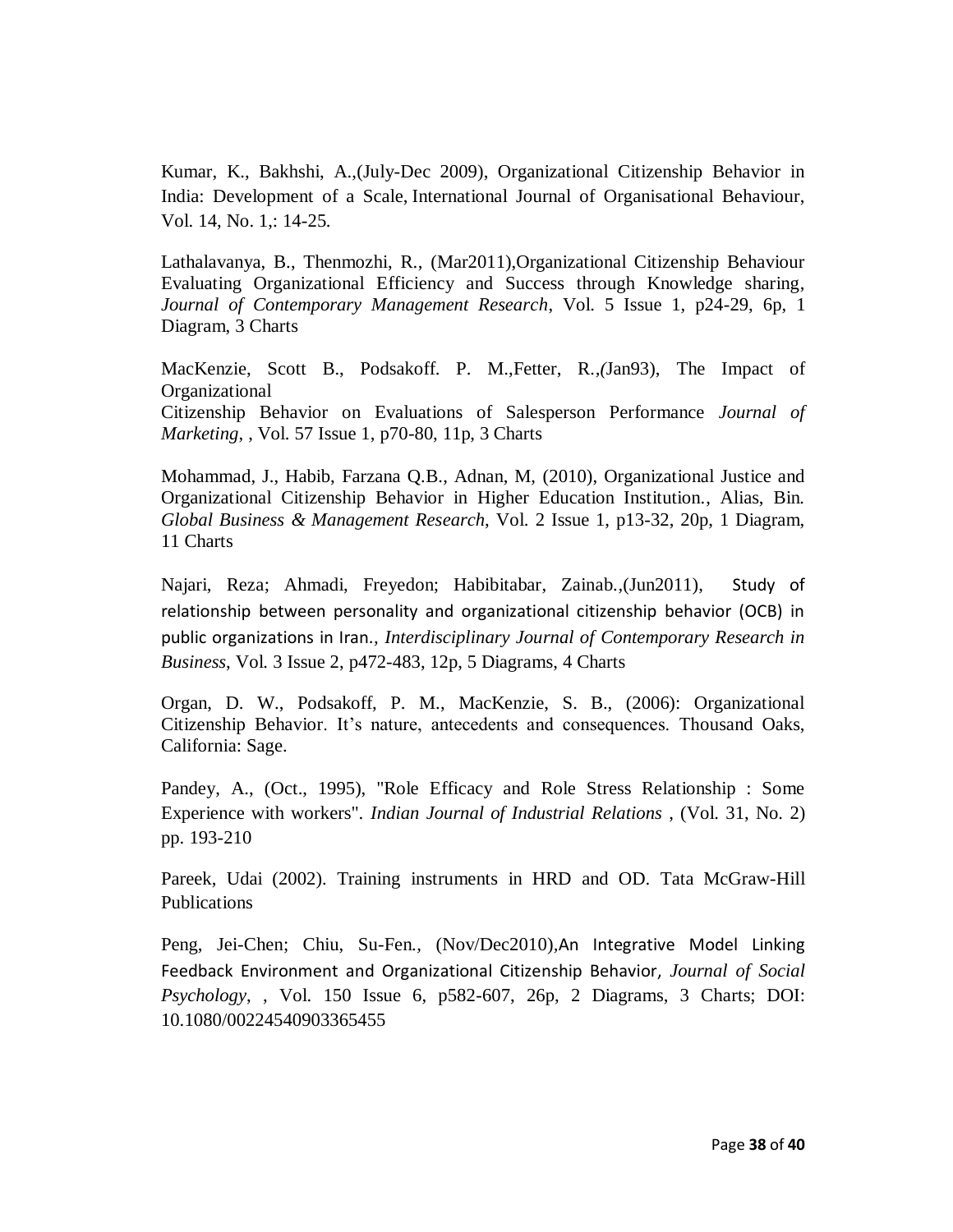Podsakoff, P. M., Ahearne, M., & MacKenzie, S. B., (1997), Organizational citizenship behavior and the quantity and quality of work group performance. Journal of Applied Psychology, 82, 262-270.

S.K.Nair, S. a. (n.d.). A study of Role Stress and Role Efficacy among Indian women Executives. *Intrenational Journal of Arts and Science* , 2-5.

Salvati, A., Batmani, F., Ahmadi, F., Faraji, B*.,*( Jul2011), The role of personality in development of organizational citizenship behavior*, Interdisciplinary Journal of Contemporary Research in Business*, Vol. 3 Issue 3, p225-234, 10p, 5 Diagrams, 4 **Charts** 

Saradha, H., Patrick, H. A*.,*( Nov2011)*,* Employee Engagement In Relation To Organizational Citizenship Behavior In Information Technology Organization *Journal of Marketing & Management*, Vol. 2 Issue 2, p74-90, 17p, 6 Charts Saxena, D. (First Edition 2009). *Actualizing Managerial Roles Through Corporate Leadership: Exploring Indian Corporates.* New Delhi: University Science Press.

Sharma, J. P., Bajpai, N., Holani, U., (Jan2011), Organizational Citizenship Behavior in Public and Private Sector and Its Impact on Job Satisfaction: A Comparative Study in Indian Perspective. *International Journal of Business & Management*, Vol. 6 Issue 1, p67-75, 9p, 1 Diagram, 7 Charts

Singh, A. K. and Singh.A.P. (July 2009),(Banaras Hindu Unversity, Varanasi). Does personality predict organisational citizenship behaviour among managerial personnel. *Journal of the Indian Academy of Applied Psychology, Vol. 35, No. 291- 298.Psychology* 55

Singh, S.K., Organ, D.W., Podsakoff, P.M., et.al, (June, 2007), Organizational Citizenship Behavior: Its Nature, Antecedents, and Consequences, IIMB Management Review, Volume 19, Number 2

Singh, Upasana and Srivastava.K.B.L., (IIT, Kharagpur, India), *(September 2009),*  Interpersonal trust and organizational citizenship behavior. *Psychological Studies 54: 65-76.*

Srivastava K., Saldanha D., (2008), Organizational citizenship behavior. Ind Psychiatry J 2008; 17:1-3

Sutton, Martha J., (2005). "Organizational citizenship behavior: A career development strategy" *Theses and Dissertations.* Paper 880.